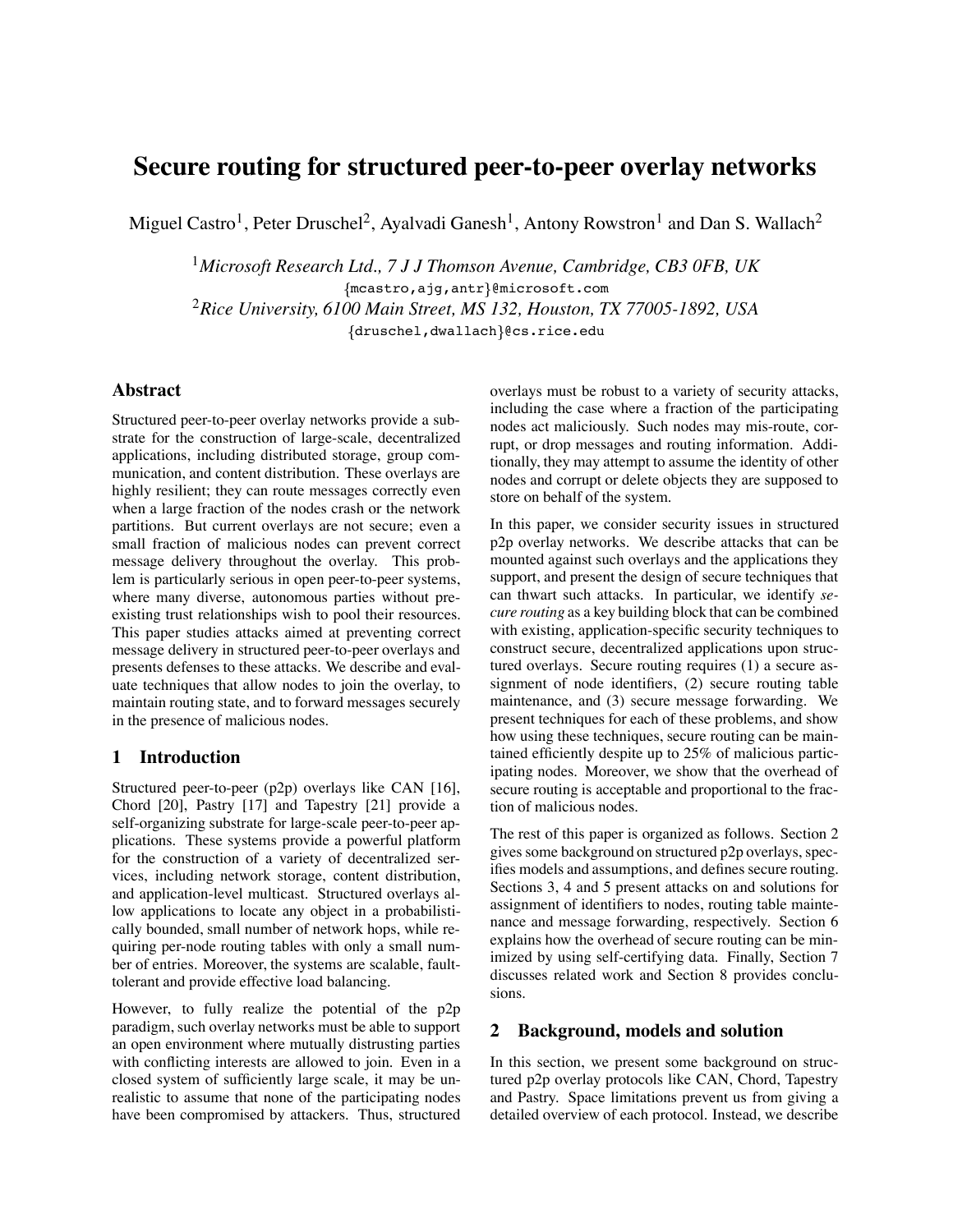an abstract model of structured  $p2p$  overlay networks that we use to keep the discussion independent of any particular protocol. For concreteness, we also give an overview of Pastry and point out relevant differences with the other protocols. Next, we describe models and assumptions used later in the paper about how faulty nodes may behave. Finally, we define secure routing and outline our solution.

Throughout this paper, most of the analyses and techniques are presented in terms of our abstract model, and should apply to other structured overlays except when otherwise noted. However, the security and performance of our techniques was fully evaluated only in the context of Pastry; a full evaluation of the techniques in other protocols is future work.

#### **2.1 Routing overlay model**

We define an abstract model of a structured p2p routing overlay, designed to capture the key concepts common to overlays like CAN, Chord, Tapestry and Pastry.

In our model, participating nodes are assigned uniform random identifiers, *nodeIds*, from a large *id space* (e.g., the set of 128-bit unsigned integers). Applicationspecific objects are assigned unique identifiers, called *keys*, selected from the same id space. Each key is mapped by the overlay to a unique live node, called the key's *root*. The protocol routes messages with a given key to its associated root.

To route messages efficiently, each node maintains a *routing table* with nodeIds of other nodes and their associated IP addresses. Moreover, each node maintains a *neighbor set*, consisting of some number of nodes with nodeIds near the current node in the id space. Since nodeId assignment is random, any neighbor set represents a random sample of all participating nodes.

For fault tolerance, application objects are stored at more than one node in the overlay. A *replica function* maps an object's key to a set of *replica keys*, such that the set of *replica roots* associated with the replica keys represents a random sample of participating nodes in the overlay. Each replica root stores a copy of the object.

Next, we discuss existing structured p2p overlay protocols and how they relate to our abstract model.

#### **2.2 Pastry**

Pastry nodeIds are assigned randomly with uniform distribution from a circular 128-bit id space. Given a 128 bit key, Pastry routes an associated message toward the live node whose nodeId is numerically closest to the key. Each Pastry node keeps track of its neighbor set and notifies applications of changes in the set.

**Node state:** For the purpose of routing, nodeIds and keys are thought of as a sequence of digits in base 2*<sup>b</sup>* (*b* is a configuration parameter with typical value 4). A node's routing table is organized into  $128/2<sup>b</sup>$  rows and  $2<sup>b</sup>$ columns. The  $2^b$  entries in row *r* of the routing table contain the IP addresses of nodes whose nodeIds share the first *r* digits with the present node's nodeId; the  $r + 1$ th nodeId digit of the node in column *c* of row *r* equals *c*. The column in row *r* that corresponds to the value of the  $r + 1$ th digit of the local node's nodeId remains empty. A routing table entry is left empty if no node with the appropriate nodeId prefix is known. Figure 1 depicts an example routing table.

Each node also maintains a neighbor set (called a "leaf set"). The leaf set is the set of *l* nodes with nodeIds that are numerically closest to the present node's nodeId, with  $l/2$  larger and  $l/2$  smaller nodelds than the current node's id. The value of *l* is constant for all nodes in the overlay, with a typical value of approximately  $[8 * log<sub>2</sub>bN]$ , where *N* is the number of expected nodes in the overlay. The leaf set ensures reliable message delivery and is used to store replicas of application objects.

**Message routing:** At each routing step, a node seeks to forward the message to a node in the routing table whose nodeId shares with the key a prefix that is at least one digit (or *b* bits) longer than the prefix that the key shares with the present node's id. If no such node can be found, the message is forwarded to a node whose nodeId shares a prefix with the key as long as the current node, but is numerically closer to the key than the present node's id. If no appropriate node exists in either the routing table or neighbor set, then the current node or its immediate neighbor is the message's final destination.

Figure 2 shows the path of an example message. Analysis shows that the expected number of routing hops is slightly below  $log_{2b}N$ , with a distribution that is tight around the mean. Moreover, simulation shows that the routing is highly resilient to crash failures.

To achieve self-organization, Pastry nodes must dynamically maintain their node state, i.e., the routing table and neighbor set, in the presence of node arrivals and node failures. A newly arriving node with the new nodeId *X* can initialize its state by asking any existing Pastry node *A* to route a special message using *X* as the key. The message is routed to the existing node *Z* with nodeId numerically closest to *X*. *X* then obtains the neighbor set from *Z* and constructs its routing table by copying rows from the routing tables of the nodes it encountered on the original route from *A* to *Z*. Finally, *X* announcesits presence to the initial members of its neighbor set, which in turn update their own neighbor sets and routing tables. Similarly, the overlay can adapt to abrupt node failure by exchanging a small number of messages  $(O(log_{2b}N))$ among a small number of nodes.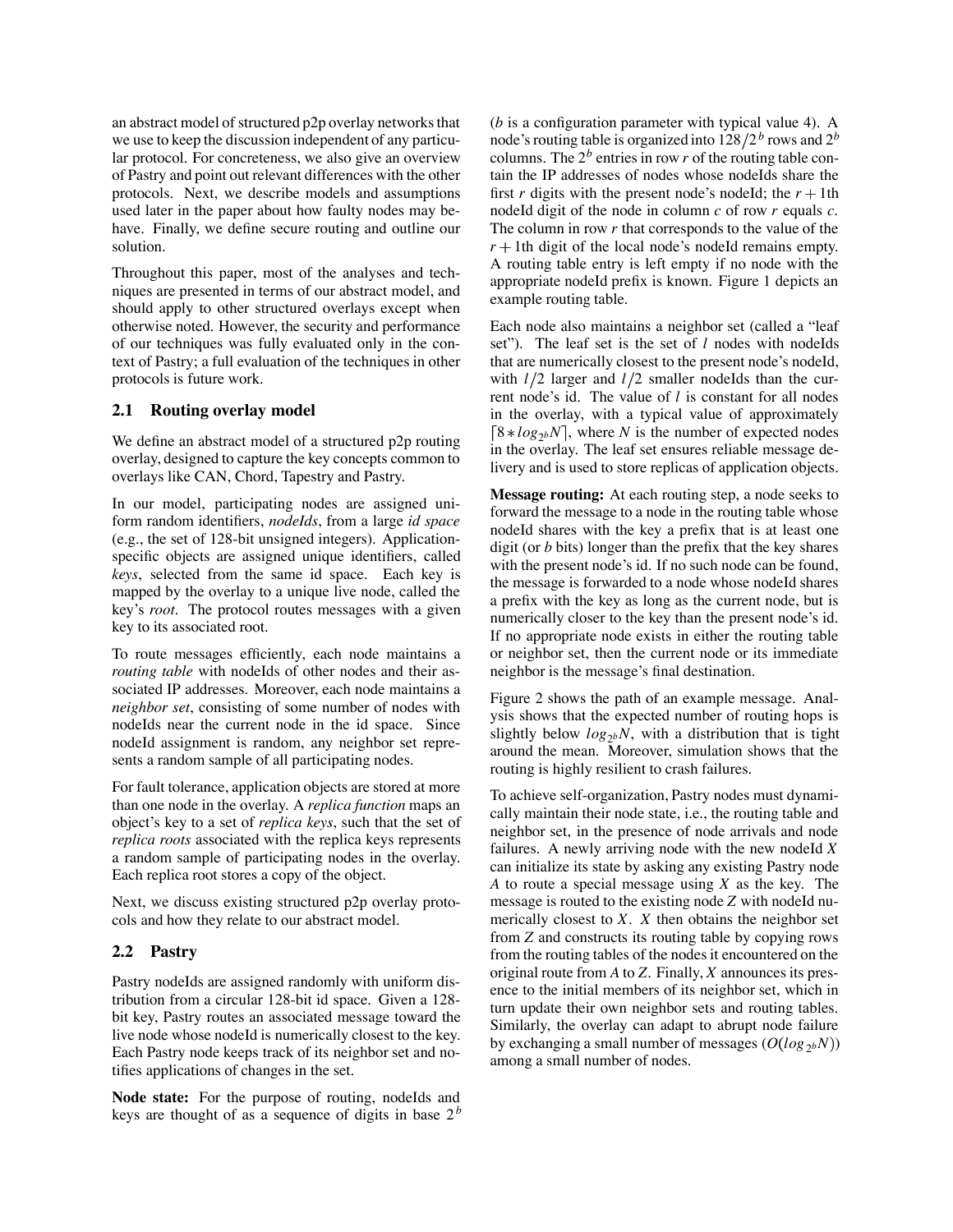| 0 | 1 | $\overline{c}$   | 3 | 4                       | 5 |   | 7 | 8 | 9 |   | h | $\boldsymbol{c}$ | d                |                  | f                |
|---|---|------------------|---|-------------------------|---|---|---|---|---|---|---|------------------|------------------|------------------|------------------|
|   |   |                  |   |                         |   |   |   |   |   | a |   |                  |                  | $\boldsymbol{e}$ |                  |
| x | x | x                | x | x                       | x |   | x | x | x | x | x | x                | x                | x                | x                |
|   |   |                  |   |                         |   |   |   |   |   |   |   |                  |                  |                  |                  |
| 6 | 6 | 6                | 6 | 6                       |   | 6 | 6 | 6 | 6 | 6 | 6 | 6                | 6                | 6                | 6                |
| 0 | 1 | 2                | 3 | 4                       |   | 6 | 7 | 8 | 9 | a | b | $\boldsymbol{c}$ | $\boldsymbol{d}$ | e                | $\boldsymbol{f}$ |
| x | x | x                | x | x                       |   | x | x | x | x | x | x | x                | x                | x                | x                |
|   |   |                  |   |                         |   |   |   |   |   |   |   |                  |                  |                  |                  |
| 6 | 6 | 6                | 6 | 6                       | 6 | 6 | 6 | 6 | 6 |   | 6 | 6                | 6                | 6                | 6                |
| 5 | 5 | 5                | 5 | 5                       | 5 | 5 | 5 | 5 | 5 |   | 5 | 5                | 5                | 5                | 5                |
| 0 | 1 | $\boldsymbol{2}$ | 3 | $\overline{\mathbf{4}}$ | 5 | 6 | 7 | 8 | 9 |   | b | $\mathfrak c$    | $\boldsymbol{d}$ | e                | $\boldsymbol{f}$ |
| x | x | x                | x | x                       | x | x | x | x | x |   | x | x                | x                | x                | x                |
|   |   |                  |   |                         |   |   |   |   |   |   |   |                  |                  |                  |                  |
| 6 |   | 6                | 6 | 6                       | 6 | 6 | 6 | 6 | 6 | 6 | 6 | 6                | 6                | 6                | 6                |
| 5 |   | 5                | 5 | 5                       | 5 | 5 | 5 | 5 | 5 | 5 | 5 | 5                | 5                | 5                | 5                |
| a |   | a                | a | a                       | a | a | a | a | a | a | a | a                | a                | a                | a                |
| 0 |   | $\overline{c}$   | 3 | 4                       | 5 | 6 | 7 | 8 | 9 | a | b | $\mathfrak c$    | $\boldsymbol{d}$ | $\boldsymbol{e}$ | $\boldsymbol{f}$ |
| x |   | x                | x | x                       | x | x | x | x | x | x | x | x                | x                | x                | x                |
|   |   |                  |   |                         |   |   |   |   |   |   |   |                  |                  |                  |                  |

Figure 1: Routing table of a Pastry node with nodeId  $65a1x$ ,  $b = 4$ . Digits are in base 16, *x* represents an arbitrary suffix.

#### **2.3 CAN, Chord, Tapestry**

Next, we briefly describe CAN, Chord and Tapestry, with an emphasis on the differences relative to Pastry.

Tapestry is very similar to Pastry but differs in its approach to mapping keys to nodes and in how it manages replication. In Tapestry, neighboring nodes in the namespace are not aware of each other. When a node's routing table does not have an entry for a node that matches a key's *n*th digit, the message is forwarded to the node with the next higher value in the *n*th digit, modulo  $2<sup>b</sup>$ , found in the routing table. This procedure, called *surrogate routing*, maps keys to a unique live node if the node routing tables are consistent. Tapestry does not have a direct analog to a neighbor set, although one can think of the lowest populated level of the Tapestry routing table as a neighbor set. For fault tolerance, Tapestry's replica function produces a set of random keys, yielding a set of replica roots at random points in the id space. The expected number of routing hops in Tapestry is  $log_{2b}N$ .

Chord uses a 160-bit circular id space. Unlike Pastry, Chord forwards messages only in clockwise direction in the circular id space. Instead of the prefix-based routing table in Pastry, Chord nodes maintain a routing table consisting of up to 160 pointers to other live nodes (called a "finger table"). The *i*th entry in the finger table of node *n* refers to the live node with the smallest nodeId clockwise from  $n + 2^{i-1}$ . The first entry points to *n*'s successor, and subsequent entries refer to nodes at repeatedly doubling distances from *n*. Each node in Chord also maintains pointers to its predecessor and to its *n* successors in the nodeId space (this successor list represents the neighbor set in our model). Like Pastry, Chord's replica function maps an object's key to the nodeIds in the neighbor set of the key's root, i.e., replicas are stored in the neighbor set of the key's root for fault tolerance. The expected



Figure 2: Routing a message from node 65*a*1 *f c* with key *d*46*a*1*c*. The dots depict live nodes in Pastry's circular namespace.

number of routing hops in Chord is  $\frac{1}{2}log_2N$ .

CAN routes messages in a *d*-dimensional space, where each node maintains a routing table with  $O(d)$  entries and any node can be reached in  $(d/4)(N^{1/d})$  routing hops on average. The entries in a node's routing table refer to its neighbors in the *d*-dimensional space. CAN's neighbor table duals as both the routing table and the neighbor set in our model. Like Tapestry, CAN's replica function produces random keys for storing replicas at diverse locations. Unlike Pastry, Tapestry and Chord, CAN's routing table does not grow with the network size, but the number of routing hops grows faster than *logN* in this case.

Tapestry and Pastry construct their overlay in a Internet topology-aware manner to reduce routing delays and network utilization. In these protocols, routing table entries can be chosen arbitrarily from an entire segment of the nodeId space without increasing the expected number of routing hops. The protocols exploit this by initializing the routing table to refer to nodes that are nearby in the network topology and have the appropriate nodeId prefix. This greatly facilitates proximity routing [17]. However, it also makes these systems vulnerable to certain attacks, as shown in Section 4.

The choice of entries in CAN's and Chord's routing tables is tightly constrained. The CAN routing table entries refer to specific neighboring nodes in each dimension, while the Chord finger table entries refer to specific points in the nodeId space. This makes proximity routing harder but it protects nodes from attacks that exploit attacking nodes' proximity to their victims.

#### **2.4 System model**

The system runs on a set of *N* nodes that form an overlay using one of the protocols described in the previous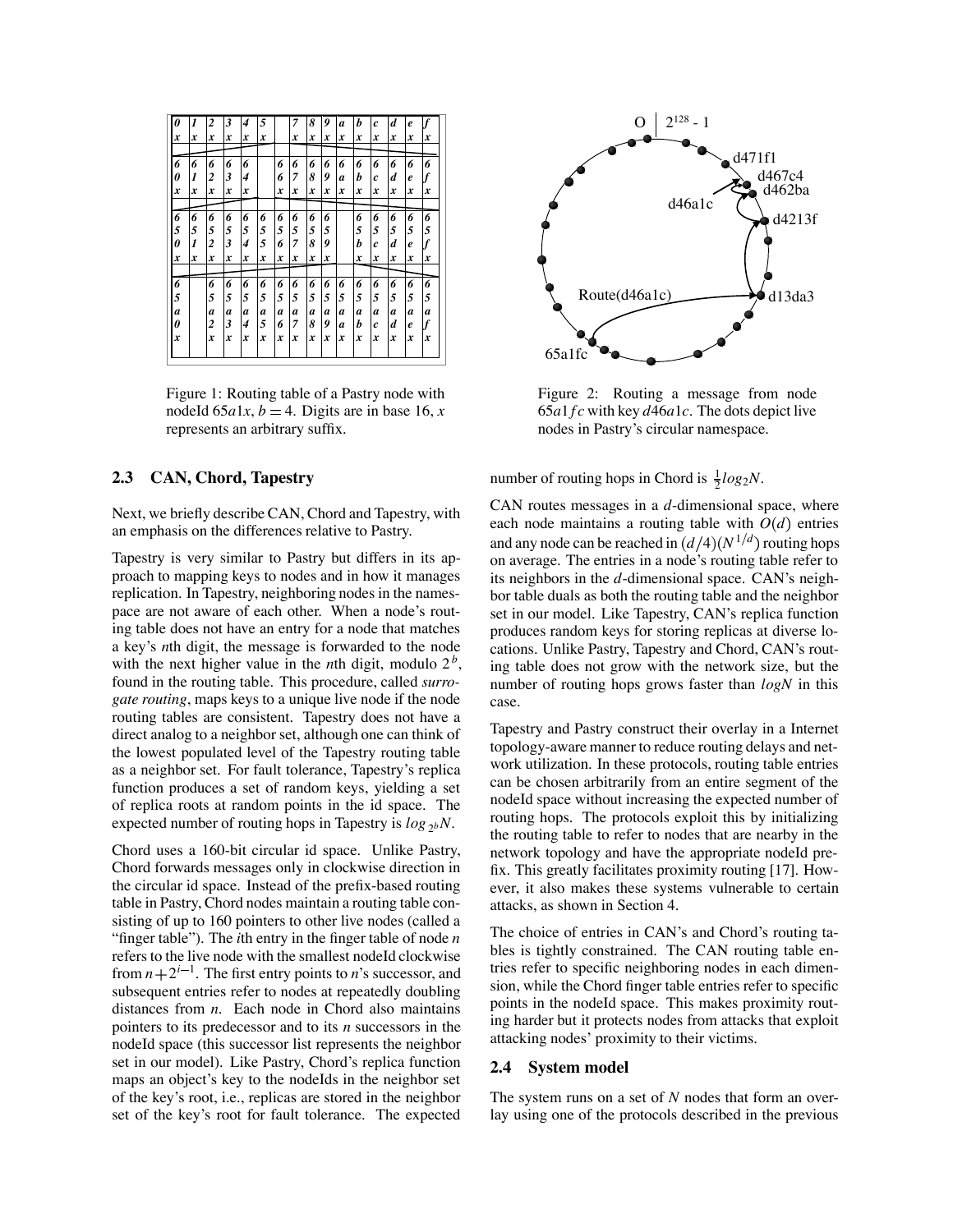section. We assume a bound  $f$  ( $0 \le f < 1$ ) on the fraction of nodes that may be faulty. Faults are modeled using a constrained-collusion Byzantine failure model, i.e., faulty nodes can behave arbitrarily and they may not all necessarily be operating as a single conspiracy. The set of faulty nodes is partitioned into independent coalitions, which are disjoint sets with size bounded by *cN*  $(1/N \le c \le f)$ . When  $c = f$ , all faulty nodes may collude with each other to cause the most damage to the system. We model the case where nodes are grouped into multiple independent coalitions by setting  $c < f$ . Members of a coalition can work together to corrupt the overlay but are unaware of nodes in other coalitions. We studied the behavior of the system with  $c$  ranging from  $1/N$  to  $f$  to model different failure scenarios.

We assume that every node in the p2p overlay has a static IP address at which it can be contacted. In this paper, we ignore nodes with dynamically assigned IP addresses, and nodes behind network address translation boxes or firewalls. While p2p overlays can be extended to address these concerns, this paper focuses on more traditional network hosts.

The nodes communicate over normal Internet connections. We distinguish between two types of communication: *network-level*, where nodes communicate directly without routing through the overlay, and *overlay-level*, where messages are routed through the overlay using one of the protocols discussed in the previous section. We use cryptographic techniques to prevent adversaries from observing or modifying network-level communication between correct nodes. An adversary has complete control over network-level communication to and from nodes that it controls. This can compromise overlaylevel communication that is routed through a faulty node. Adversaries may delay messages between correct nodes but we assume that any message sent by a correct node to a correct destination over an overlay route with no faulty nodes is delivered within time *D* with probability *PD*.

#### **2.5 Secure routing**

Next, we define a secure routing primitive that can be combined with existing techniques to construct secure applications on structured  $p2p$  overlays. Subsequent sections show how to implement the secure routing primitive under the fault and network models that we described in the previous section.

The routing primitives implemented by current structured p2p overlays provide a best-effort service to deliver a message to a replica root associated with a given key. With malicious overlay nodes, the message may be dropped or corrupted, or it may be delivered to a malicious node instead of a legitimate replica root. Therefore, these primitives cannot be used to construct secure applications. For example, when inserting an object, an application cannot ensure that the replicas are placed on legitimate, diverse replica roots as opposed to faulty nodes that impersonate replica roots. Even if applications use cryptographic methods to authenticate objects, malicious nodes may still corrupt, delete, deny access to or supply stale copies of all replicas of an object.

To address this problem, we define a secure routing primitive. *The secure routing primitive ensures that when a non-faulty node sends a message to a key k, the message reaches all non-faulty members in the set of replica roots*  $R_k$  *with very high probability.*  $R_k$  is defined as the set of nodes that contains, for each member of the set of replica keys associated with  $k$ , a live root node that is responsible for that replica key. In Pastry, for instance,  $R_k$  is simply a set of live nodes with nodeIds numerically closest to the key. Secure routing ensures that (1) the message is eventually delivered, despite nodes that may corrupt, drop or misroute the message; and (2) the message is delivered to all legitimate replica roots for the key, despite nodes that may attempt to impersonate a replica root.

Secure routing can be combined with existing security techniques to safely maintain state in a structured p2p overlay. For instance, *self-certifying data* can be stored on the replica roots, or a Byzantine-fault-tolerant replication algorithm like BFT [4] can be used to maintain the replicated state. Secure routing guarantees that the replicas are initially placed on legitimate replica roots, and that a lookup message reaches a replica if one exists. Similarly, secure routing can be used to build other secure services, such as maintaining file metadata and user quotas in a distributed storage utility. The details of such services are beyond the scope of this paper.

Implementing the secure routing primitive requires the solution of three problems: securely assigning nodeIds to nodes, securely maintaining the routing tables, and securely forwarding messages. Secure nodeId assignment ensures that an attacker cannot choose the value of nodeIds assigned to the nodes that the attacker controls. Without it, the attacker could arrange to control all replicas of a given object, or to mediate all traffic to and from a victim node.

Secure routing table maintenance ensures that the fraction of faulty nodes that appear in the routing tables of correct nodes does not exceed, on average, the fraction of faulty nodes in the entire overlay. Without it, an attacker could prevent correct message delivery, given only a relatively small number of faulty nodes. Finally, secure message forwarding ensures that at least one copy of a message sent to a key reaches each correct replica root for the key with high probability. Sections 3, 4 and 5 describe solutions to each of these problems.

#### **3 Secure nodeId assignment**

The performance and security of structured p2p overlay networks depend on the fundamental assumption that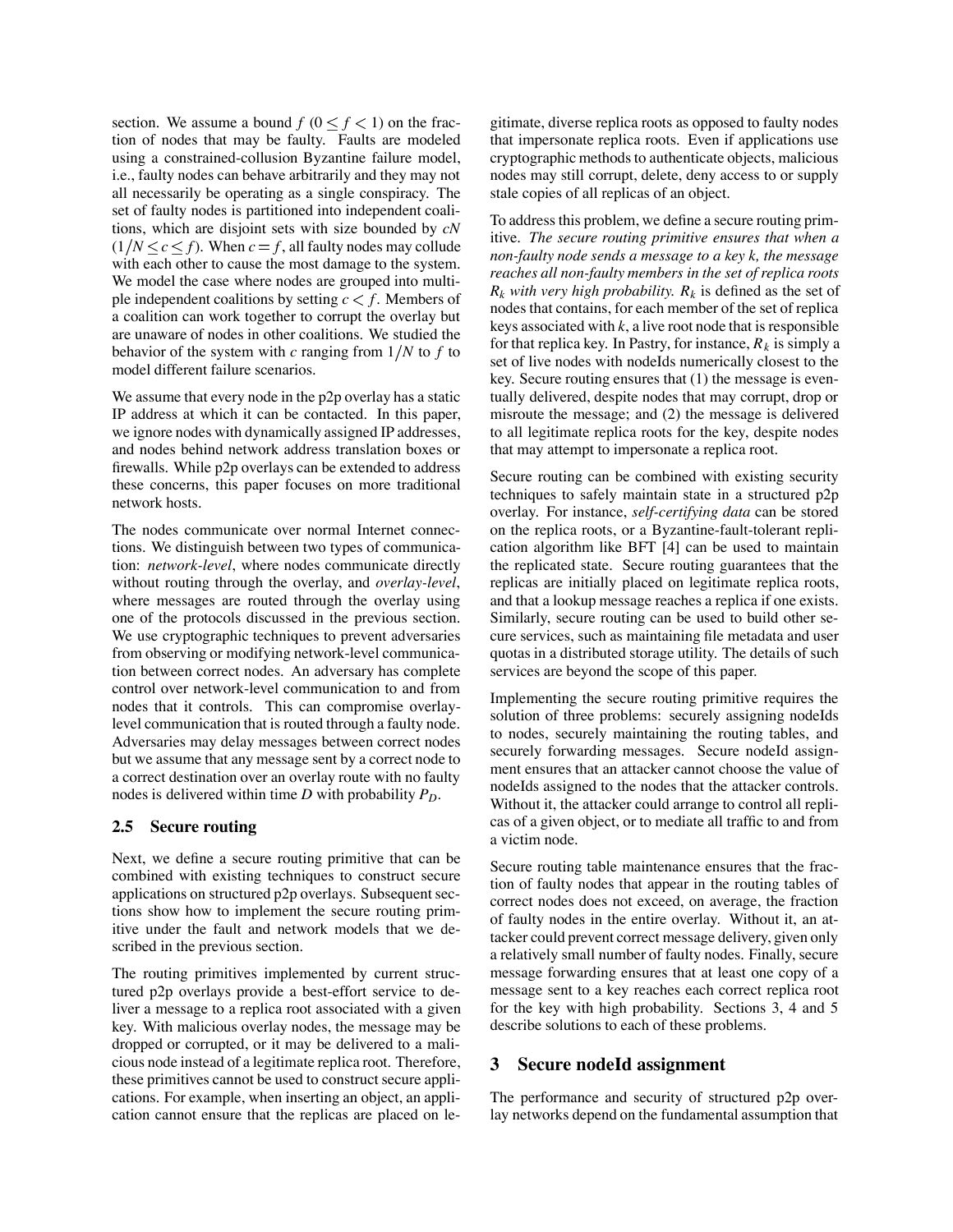there is a uniform random distribution of nodeIds that cannot be controlled by an attacker. This section discusses what goes wrong when the attacker violates this assumption, and how this problem can be addressed.

#### **3.1 Attacks**

Attackers who can choose nodeIds can compromise the integrity of a structured p2p overlay, without needing to control a particularly large fraction of the nodes. For example, an attacker may partition a Pastry or Chord overlay if she controls two complete and disjoint neighbor sets. Such attackers may also target particular victim nodes by carefully choosing nodeIds. For example, they may arrange for every entry in a victim's routing table and neighbor set to point to a hostile node in a Chord overlay. At that point, the victim's access to the overlay network is completely mediated by the attacker.

Attackers who can choose nodeIds can also control access to target objects. The attacker can choose the closest nodeIds to all replica keys for a particular target object, thus controlling all replica roots. As a result, the attacker could delete, corrupt, or deny access to the object. Even when attackers cannot choose nodeIds, they may still be able to mount all the attacks above (and more) if they can obtain a large number of legitimate nodeIds easily. This is known as a Sybil attack [10].

Previous approaches to nodeId assignment have either assumed nodeIds are chosen randomly by the new node [5] or compute nodeIds by hashing the IP address of the node [20]. Neither approach is secure because an attacker has the opportunity either to choose nodeIds that are not necessarily random, or to choose an IP address that hashes to a desired interval in the nodeId space. Particularly as IPv6 is deployed, even modest attackers will have more potential IP addresses at their disposal than there are likely to be nodes in a given p2p network.

#### **3.2 Solution: certified nodeIds**

One solution to securing the assignment of nodeIds is to delegate the problem to a central, trusted authority. We use a set of trusted certification authorities (CAs) to assign nodeIds to principals and to sign *nodeId certificates*, which bind a random nodeId to the public key that speaks for its principal and an IP address. The CAs ensure that nodeIds are chosen randomly from the id space, and prevent nodes from forging nodeIds. Furthermore, these certificates give the overlay a public key infrastructure, suitable for establishing encrypted and authenticated channels between nodes.

Like conventional CAs, ours can be offline to reduce the risk of exposing certificate signing keys. They are not involved in the regular operation of the overlay. Nodes with valid nodeId certificates can join the overlay, route messages, and leave repeatedly without involvement of the CAs. As with any CA infrastructure, the CA's public keys must be well known, and can be installed as part of the node software itself, as is done with current Web browsers.

The inclusion of an IP address in the certificate deserves some explanation. Some p2p protocols, such as Tapestry and Pastry, measure the network delay between nodes and choose routing table entries that minimize delay. If an attacker with multiple legitimate nodeId certificates could freely swap certificates among nodes it controls, it might be able to increase the fraction of attacker's nodes in a target node's routing table. By binding the nodeId to an IP address, it becomes harder for an attacker to move nodeIds across nodes. We allow multiple nodeId certificates per IP address because the IP addresses of nodes may change and because otherwise, attackers could deny service by hijacking victim's IP addresses.

A downside of binding nodeIds to IP addresses is that, if a node's IP address changes, either as a result of dynamic address assignment, host mobility, or organizational network changes, then the node's old certificate and nodeId become invalid. In p2p systems where IP addresses are allowed to change dynamically, nodeId swapping attacks may be unavoidable.

Certified nodeIds work well when nodes have fixed nodeIds, which is the case in Chord, Pastry, and Tapestry. However, it might be harder to secure nodeId assignment in CAN. CAN nodeIds represent a zone in a *d*dimensional space that is split in half when a new node joins [16]. Both the nodeId of the original node and the nodeId of the joining node change during this process.

#### **3.2.1 Sybil attacks**

While nodeId assignment by a CA ensures that nodeIds are chosen randomly, it is also important to prevent an attacker from easily obtaining a large number of nodeId certificates. One solution is to require an attacker to pay money for certificates, via credit card or any other suitable mechanism. With this solution, the cost of an attack grows naturally with the size of the network. For example, if nodeId certificates cost \$20, controlling 10% of an overlay with 1,000 nodes costs \$2,000 and the cost rises to \$2,000,000 with 1,000,000 nodes. The cost of targeted attacks is even higher; it costs an expected \$20,000 to obtain the closest nodeId to a particular point in the id space in an overlay with 1,000 nodes. Apart from making attacks economically expensive, these fees can also fund the operation of the CAs.

Another solution is to bind nodeIds to real-world identities instead of charging money. In practice, different forms of CAs are suitable in different situations. The identity-based CA is the preferred solution in "virtual private" overlays run by an organization that already maintains employment or membership records with strong identity checks. In an open Internet deploy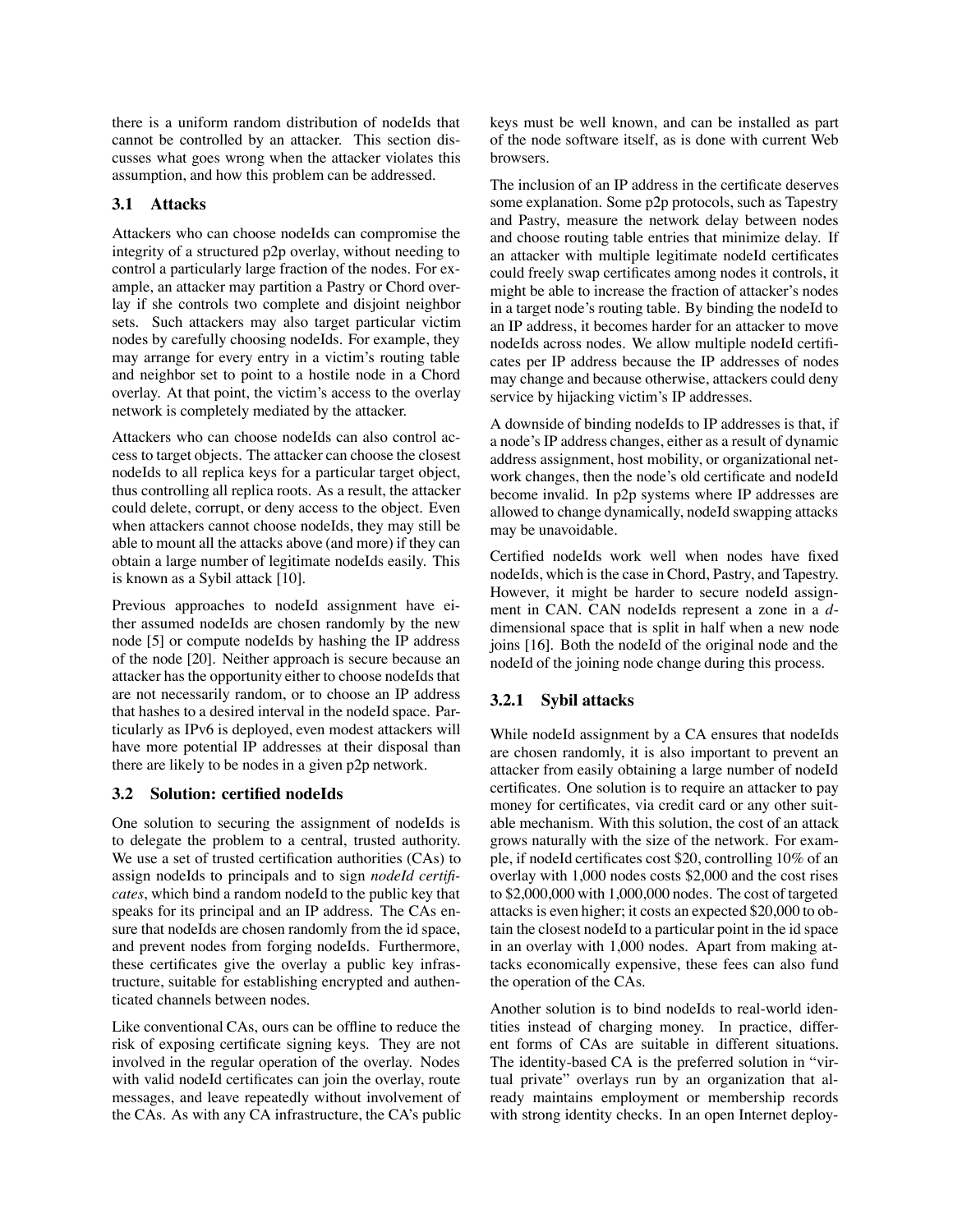ment, a money-only CA may be more suitable because it avoids the complexities of authenticating real-world identities.

None of the known solutions to nodeId assignment are effective when the overlay network is very small. For small overlay networks, we must require that all members of the network are trusted not to cheat. Only when a network reaches a critical mass, where it becomes sufficiently hard for an attacker to muster enough resources to control a significant fraction of the overlay, should untrusted nodes be allowed to join.

#### **3.3 Rejected: distributed nodeId generation**

The CAs represent points of failure, vulnerable to both technical and legal attacks. Also, for some p2p networks, it may be cumbersome to require users to spend money or prove their real-world identities. Therefore, it would be desirable to construct secure p2p overlays without requiring centralized authorities, fees or identity checks. Unfortunately, fully decentralized nodeId assignment appears to have fundamental security limitations [10]. None of the methods we are aware of can ultimately prevent a determined attacker from acquiring a large collection of nodeIds.

However, several techniques may be able to, at a minimum, moderate the *rate* at which an attacker can acquire nodeIds. One possible solution is to require prospective nodes to solve crypto puzzles [15] to gain the right to use a nodeId, an approach that has been taken to address a number of denial of service attacks [13, 8]. Unfortunately, the cost of solving a crypto puzzle must be acceptable to the slowest legitimate node, yet the puzzle must be hard enough to sufficiently slow down an attacker with access to many fast machines. This conflict limits the effectiveness of any such technique.

For completeness, we briefly describe here one relatively simple approach to generate certified nodeIds in a completely distributed fashion using crypto puzzles. The idea is to require new nodes to generate a key pair with the property that the SHA-1 hash of the public key has the first *p* bits zero. The expected number of operations required to generate such a key pair is  $2<sup>p</sup>$ . The properties of public-key cryptography allow the nodes to use a secure hash of the public key as their nodeId. This hash should be computed using SHA-1 with a different initialization vector or MD5 to avoid reducing the number of random bits in nodeIds. Nodes can prove that they performed the required amount of work to use a nodeId without revealing information that would allow others to reuse their work. The value of *p* can be set to achieve the desired level of security.

It is also possible to bind IP addresses with nodeIds to avoid attacks on overlays that exploit network locality. The idea is to require nodes to consume resources in order to be able to use a given nodeId with an IP address. We do this by requiring nodes to find a string *x* such that SHA-1(SHA-1(*ipaddr,x*),*nodeId*) has *p*<sup>*'*</sup> bits equal to zero. Nodes would be required to present such an *x* for the pair (*nodeId,ipaddr*) to be accepted by others.

Finally, it is possible to periodically invalidate nodeIds by having some trusted entity broadcast to the overlay a message supplying a different initialization vector for the hash computations. This makes it harder for an attacker to accumulate many nodeIds over time and to reuse nodeIds computed for one overlay in another overlay. However, it requires legitimate nodes to periodically spend additional time and communication to maintain their membership in the overlay.

#### **4 Secure routing table maintenance**

We now turn our attention to the problem of secure routing table maintenance. The routing table maintenance mechanisms are used to create routing tables and neighbor sets for joining nodes, and to maintain them after creation. Ideally, each routing table and neighbor set should have an average fraction of only *f* random entries that point to nodes controlled by the attacker (called "bad entries"). But attackers can increase the fraction of bad entries by supplying bad routing updates, which reduces the probability of routing successfully to replica roots.

Preventing attackers from choosing nodeIds is necessary to avoid this problem but it is not sufficient as illustrated by the two attacks discussed next. We also discuss solutions to this problem.

#### **4.1 Attacks**

The first attack is aimed at routing algorithms that use network proximity information to improve routing efficiency: attackers may fake proximity to increase the fraction of bad routing table entries. For example, the network model that we assumed allows an attacker to control communication to and from faulty nodes that it controls. When a correct node *p* sends a probe to estimate delay to a faulty node with a certain nodeId, an attacker can intercept the probe and have the faulty node closest to *p* reply to it. If the attacker controls enough faulty nodes spread over the Internet, it can make nodes that it controls appear close to correct nodes to increase the probability that they are used for routing. The attack is harder when *c* (the maximal fraction of colluding nodes) is small even if *f* is large.

This attack can be ruled out by a more restrictive communication model, since nodeId certificates bind IP addresses to nodeIds (see Section 3.2). For example, if faulty nodes can only observe messages that are sent to their own IP address [19], this attack is prevented. But note that a rogue ISP or corporation with several offices around the world could easily perform this attack by con-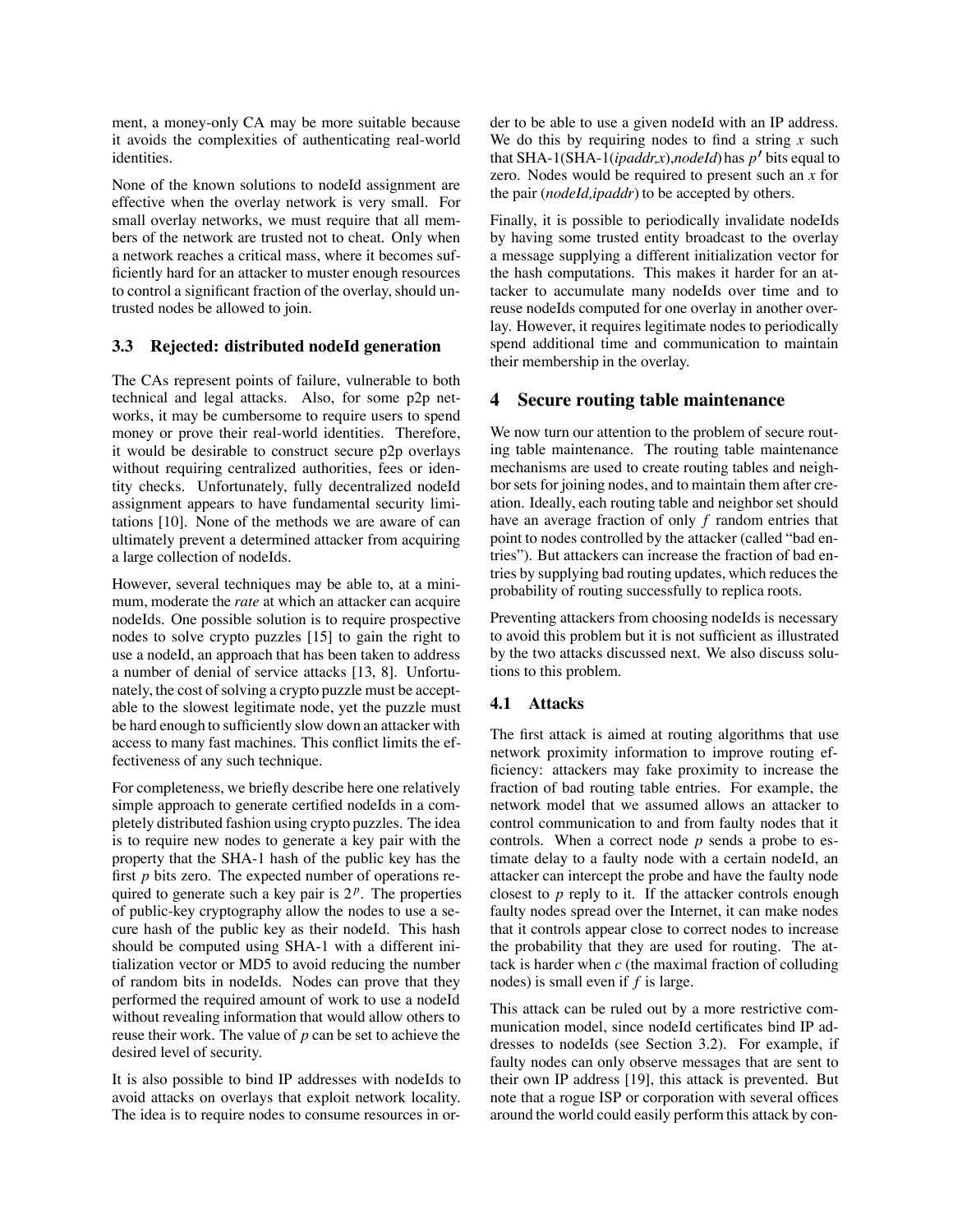figuring their routers appropriately. The attack is also possible if there is any other form of indirection that the attacker can control, e.g., mobile IPv6.

The second attack does not manipulate proximity information. Instead, it exploits the fact that it is hard to determine whether routing updates are legitimate in overlay protocols like Tapestry and Pastry. Nodes receive routing updates when they join the overlay and when other nodes join, and they fetch routing table rows from other nodes in their routing table periodically to patch holes and reduce hop delays. In these systems, attackers can more easily supply routing updates that always point to faulty nodes. This simple attack causes the fraction of bad routing table entries to increase toward one as the bad routing updates are propagated. More precisely, routing updates from correct nodes point to a faulty node with probability at least *f* whereas this probability can be as high as one for routing updates from faulty nodes. Correct nodes receive updates from other correct nodes with probability at most  $1 - f$  and from faulty nodes with probability at least *f*. Therefore, the probability that a routing table entry is faulty after an update is at least  $(1 - f) \times f + f \times 1$ , which is greater than *f*. This effect cascades with each subsequent update, causing the fraction of faulty entries to tend towards one.

Systems without strong constraints on the set of nodeIds that can fill each routing table slot are more vulnerable to this attack. Pastry and Tapestry impose very weak constraints at the top levels of routing tables. This flexibility makes it hard to determine if routing updates are unbiased but it allows these systems to effectively exploit network proximity to improve routing performance. CAN and Chord impose strong constraints on nodeIds in routing table entries: they need to be the closest nodeIds to some point in the id space. This makes it hard to exploit network proximity to improve performance but it is good for security; if attackers cannot choose the nodeIds they control, the probability that an attacker controls the nodeId closest to a point in the id space is *f* .

#### **4.2 Solution: constrained routing table**

To enable secure routing table maintenance, it is important to impose strong constraints on the set of nodeIds that can fill each slot in a routing table. For example, the entry in each slot can be constrained to be the closest nodeId to some point in the id space as in Chord. This constraint can be verified and it is independent of network proximity information, which can be manipulated by attackers.

The solution that we propose uses two routing tables: one that exploits network proximity information for efficient routing (as in Pastry and Tapestry), and one that constrains routing table entries (as in Chord). In normal operation, the first routing table is used to forward messages to achieve good performance. The second one is used only when the efficient routing technique fails. We use the test in Section 5.2 to detect when routing fails.

We modified Pastry to use this solution. We use the normal locality-aware Pastry routing table and an additional *constrained* Pastry routing table. In the locality-aware routing table of a node with identifier *i*, the slot at level *l* and domain *d* can contain any nodeId that shares the first *l* digits with *i* and has the value *d* in the  $l + 1$ st digit. In the constrained routing table, the entry is further constrained to point to the closest nodeId to a point *p* in the domain. We define *p* as follows: it shares the first *l* digits with *i*, it has the value *d* in the  $l + 1$ st digit, and it has the same remaining digits as *i*.

Pastry's message forwarding works with the constrained routing table without modifications. The same would be true with Tapestry. But the algorithms to initialize and maintain the routing table were modified as follows.

All overlay routing algorithms rely on a *bootstrap node* to initialize the routing state of a newly joining node. The bootstrap node is responsible for routing a message using the nodeId of the joining node as the key. If the bootstrap node is faulty, it can completely corrupt the view of the overlay network as seen by the new node. Therefore, it is necessary to use a set of diverse bootstrap nodes large enough to ensure that with very high probability, at least one of them is correct. The use of nodeId certificates makes the task of choosing such a set easier because the attacker cannot forge nodeIds.

A newly joining node, *n*, picks a set of bootstrap nodes and asks all of them to route using its nodeId as the key. Then, non-faulty bootstrap nodes use secure forwarding techniques (described in Section 5.2) to obtain the neighbor set for the joining node. Node *n* collects the proposed neighborsets from each of the bootstrap nodes, and picks the "closest" live nodeIds from each proposed set to be its neighbor set (where the definition of closest is protocol specific).

The locality-aware routing table is initialized as before by collecting rows from the nodes along the route to the nodeId. The difference is that there are several routes; *n* picks the entry with minimal network delay from the set of candidates it receives for each routing table slot.

Each entry in the constrained routing table can be initialized by using secure forwarding to obtain the live nodeId closest to the desired point  $p$  in the id space. This is similar to what is done in Chord. The problem is that it is quite expensive with  $b > 1$  (recall that *b* controls the number of columns in the routing table of Tapestry and Pastry). To reduce the overhead, we can take advantage of the fact that, by induction, the constrained routing tables of the nodes in *n*'s neighbor set point to entries that are close to the desired point *p*. Therefore, *n* can collect routing tables from the nodes in its neighbor set and use them to initialize its constrained routing table. From the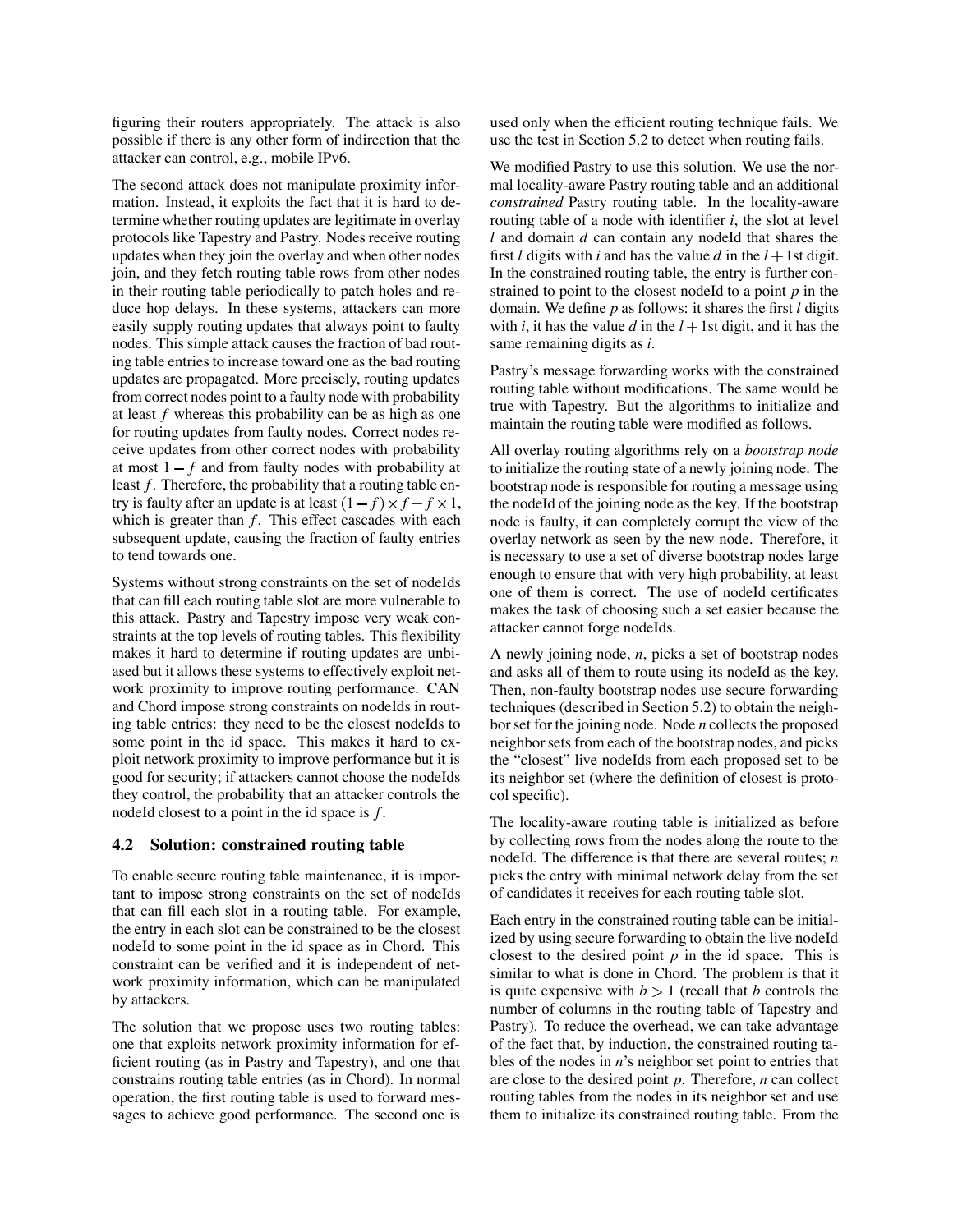set of candidates that it receives for each entry, it picks the nodeId that is closest to the desired point for that entry. As a side effect of this process, *n* informs the nodes in its neighbor set of its arrival.

We exploit the symmetry in the constrained routing table to inform nodes that need to update their routing tables to reflect *n*'s arrival: *n* checks its neighbor set and the set of candidates for each entry to determine which candidates should update routing table entries to point to *n*. It informs those candidates of its arrival.

To ensure neighbor set stabilization in the absence of new joins and leaves, *n* informs the members of its neighbor set whenever it changes and it periodically retransmits this information until its receipt is acknowledged.

#### **5 Secure message forwarding**

The use of certified nodeIds and secure routing table maintenance ensure that each constrained routing table (and neighbor set) has an average fraction of only *f* random entries that point to nodes controlled by the attacker. But routing with the constrained routing table is not sufficient because the attacker can reduce the probability of successful delivery by simply not forwarding messages according to the algorithm. The attack is effective even when  $f$  is small, as we will show. This section describes an efficient solution to this problem.

#### **5.1 Attacks**

All structured p2p overlays provide a primitive to send a message to a key. In the absence of faults, the message is delivered to the root node for the key after an average of *h* routing hops. But routing may fail if any of the  $h - 1$ nodes along the route between the sender and the root are faulty; faulty nodes may simply drop the message, route the message to the wrong place, or pretend to be the key's root. Therefore, the probability of routing successfully between two correct nodes when a fraction *f* of the nodes is faulty is only:  $(1 - f)^{h-1}$ , which is independent of *c*.

The root node for a key may itself be faulty. As discussed before, applications can tolerate root faults by replicating the information associated with the key on several nodes — the *replica roots*. Therefore, the probability of routing successfully to a correct replica root is only:  $\sigma = (1 - f)^h$ . The value of *h* depends on the overlay: it is  $(d/4)(N^{1/d})$  in CAN,  $log_2(N)/2$  in Chord, and  $log_{2b}(N)$ in Pastry and Tapestry.

We ran simulations of Pastry to validate this model. The model predicts a probability of success slightly lower than the probability that we observed in the simulations (because the number of Pastry hops is slightly less than  $log_{2b}(N)$  on average [3]) but the error was below 2%.

Figure 3 plots the probability of routing to a correct replica in Pastry (computed using the model) for differ-



Figure 3: Probability of routing to a correct replica.

ent values of  $f$ ,  $N$ , and  $b = 4$ . The probability drops quite fast when *f* or *N* increase. Even with only 10% of the nodes compromised, the probability of successful routing is only 65% when there are 100,000 nodes in a Pastry overlay.

In CAN, Pastry, and Tapestry, applications can reduce the number of hops by increasing the value of *d* or *b*. Fewer hops increase the probability of routing correctly. For example, the probability of successful delivery with  $f = 0.1$  and 100,000 nodes is 65% in Pastry when  $b = 4$ and 75% when  $b = 6$ . But increasing *b* also increases the cost of routing table maintenance; a high probability of routing success requires an impractically large value of *b*. Chord currently uses a fixed  $b = 1$ , which results in a low probability of success, e.g., the probability is only 42% under the same conditions.

#### **5.2 Solution: detect faults, use diverse routes**

The results in Figure 3 show that it is important to devise mechanisms to route securely. We want a *secure routing primitive* that takes a message and a destination key and ensures that with very high probability at least one copy of the message reaches each correct replica root for the key. The question is how to do this efficiently.

Our approach is to route a message efficiently and to apply a *failure test* to determine if routing worked. We only use more expensive *redundant* routing when the failure test returns positive. In more detail, our secure routing primitive routes a message efficiently to the root of the destination key using the locality-aware routing table. Then, it collects the prospective set of replica roots from the prospective root node and applies the *failure test* to the set. If the test is negative, the prospective replica roots are accepted as the correct ones. If it is positive, message copies are sent over diverse routes toward the various replica roots such that with high probability each correct replica root is reached. We start by describing how to implement the failure test. Then we explain redundant routing and why we rejected an alternate approach called iterative routing.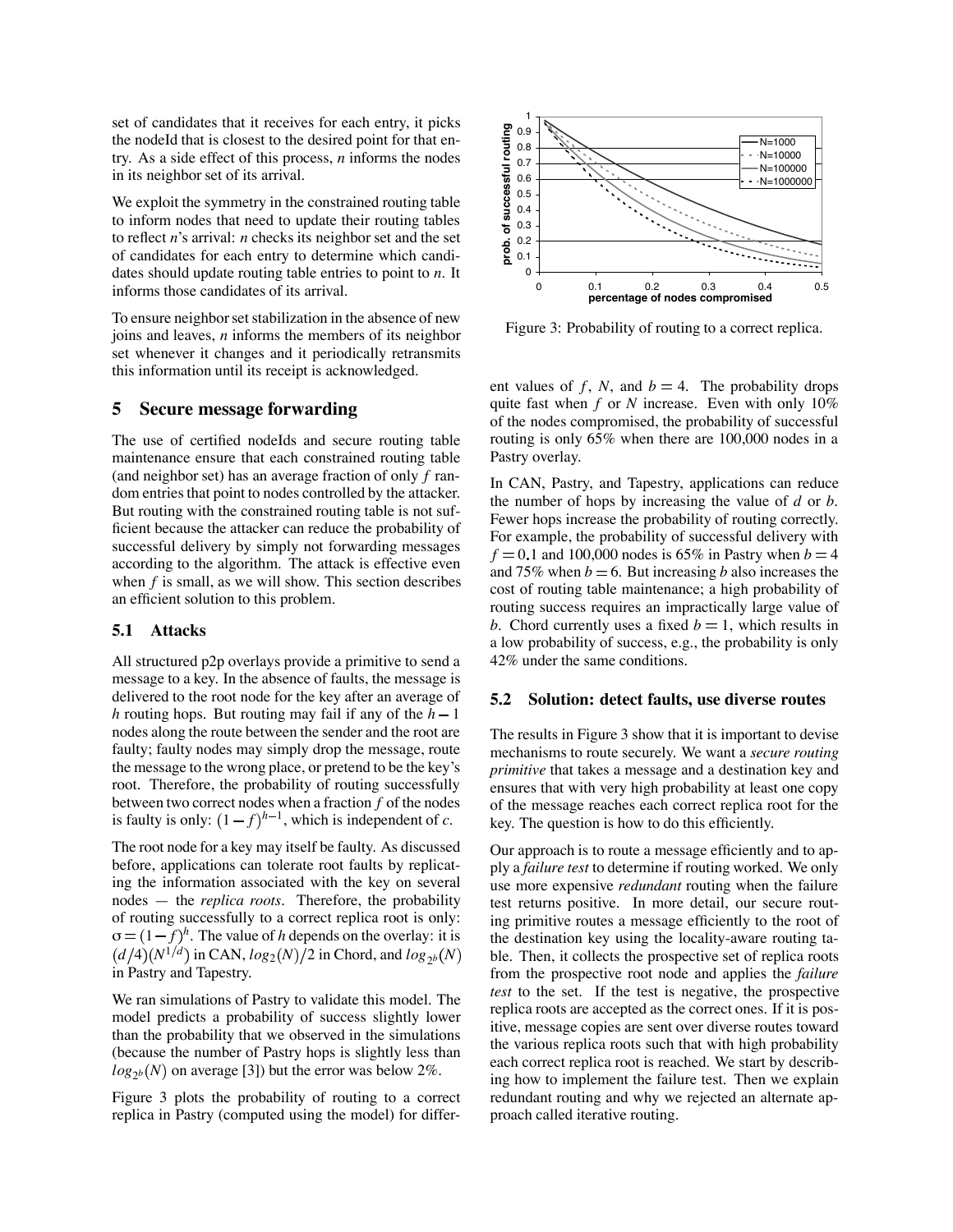#### **5.2.1 Routing failure test**

The failure test takes a key and a set of prospective replica roots for the key. It returns negative if the set of roots is likely to be correct for the key. Otherwise, it returns positive. Of course, routing can fail without the sender ever receiving a set of prospective replica roots. The sender detects this by starting a timer when it sends a message. If it does not receive a response before the timer expires, the failure test returns positive triggering the use of redundant routing.

Detecting routing failures is difficult because a coalition of faulty nodes can pretend to be the legitimate replica roots for a given key. Since the replica roots are determined by the structure of the overlay, a node whose nodeId is far from the key must rely on overlay routing to determine the correct set of replica roots. But if a message is routed by a faulty node, the adversary can fabricate a credible route and replica root set that contain only nodes it controls. Furthermore, it might be the case that the adversary just happens to legitimately control one of the actual replica roots. This problem is common to all structured p2p overlay protocols.

The routing failure test is based on the observation that the average density of nodeIds per unit of "volume" in the id space is greater than the average density of faulty nodeIds. The test works by comparing the density of nodeIds in the neighbor set of the sender with the density of nodeIds close to the replica roots of the destination key. We describe the test in detail only in the context of Pastry to simplify the presentation; the generalization to other overlays is straightforward. Overlays that distribute replica keys for a key uniformly over the id space can still use this check by comparing the density at the sender with the average distance between each replica key and its root's nodeId.

In Pastry, the set of replica roots for a key is a subset of the neighbor set of the key's root node, called the key's *root neigbor set*. Each correct node *p* computes the average numerical distance,  $\mu_p$ , between consecutive nodeIds in its neighbor set. The neighbor set of  $p$  contains  $l + 1$ live nodes:  $p$ , the  $l/2$  nodes with the closest nodeIds less than  $p$ 's, and the  $l/2$  nodes with the closest nodeIds greater than *p*'s. To test a prospective root neighbor set,  $rn = id_0, ..., id_{l+1}$ , for a key *x*, *p* checks that:

- 1. all nodeIds in *rn* have a valid nodeId certificate, the closest nodeId to the key is the middle one, and the nodeIds satisfy the definition of a neighbor set
- 2. the average numerical distance,  $\mu_{rn}$ , between consecutive nodeIds in *rn* satisfies:  $\mu_{rn} < \mu_p \times \gamma$

If *rn* satisfies both conditions, the test returns negative; otherwise, it returns positive. The test can be inaccurate in one of two ways: it can return a *false positive* when the

prospective root neighbor set is correct, or it can return a *false negative* when the prospective set is incorrect. We call the probability of false positives  $\alpha$  and the probability of false negatives  $\beta$ . The parameter  $\gamma$  controls the trade off between  $\alpha$  and  $\beta$ . Intuitively, increasing  $\gamma$  decreases  $\alpha$  but it also increases  $\beta$ .

Assuming that there are *N* live nodes with nodeIds uniformly distributed over the id space (which has length  $D = 2^{128}$ , the distances between consecutive nodeIds are approximately independent exponential random variables with mean  $D/N$  for large  $N$ . The same holds for the distances between consecutive nodeIds of faulty nodes that can collude together but the mean is  $D/(c \times N)$ . It is interesting to note that  $\alpha$  and  $\beta$  are independent of *f*. They only depend on the upper bound, *c*, on the fraction of colluding nodes because faulty nodes only know the identities of faulty nodes that they collude with.

Under these assumptions, we have derived the following expressions to compute  $\alpha$  and  $\beta$  (see detailed derivation in the Appendix):

$$
\alpha(n,k,\gamma) = \frac{n^n k^k e^{-n-k}}{(n-1)!(k-1)!} \int_0^\infty \frac{u^{n-1} e^{-n(u-1)}}{(n-1)!} \int_{\gamma u}^\infty \frac{v^{k-1} e^{-k(v-1)}}{(k-1)!} dv du
$$

$$
\beta(n,k,\gamma,c) = \alpha(k,n,\frac{1}{\gamma c})
$$

These expressions can be used to compute  $\alpha$  and  $\beta$  numerically. We also computed the following closed-form upper bounds for  $\alpha$  and  $\beta$ :

$$
\alpha \le \exp\left\{-k\Big[(r+1)\log\frac{r+\gamma}{r+1} - \log\gamma\Big]\right\}
$$

$$
\beta \le \exp\left\{-k\Big[(r+1)\log\frac{r+\gamma c}{r+1} + \log(\gamma c)\Big]\right\}
$$

where  $n$  is the number of distance samples used to compute  $\mu_p$ , *k* is the number of distance samples used to compute  $\mu_{rn}$ , and  $r = n/k$ . The test above used  $n = k = l$ .

The analysis shows that  $\alpha$  and  $\beta$  are independent of *N* (provided  $k \ll N$ ), and that the test's accuracy can be improved by increasing the number of distance samples used to compute the means. It is easy to increase the number of samples *n* used to compute  $\mu_p$  by augmenting the mechanism that is already in place to stabilize neighbor sets. This mechanism propagates nodeIds that are added and removed from a neighbor set to the other members of the set; it can be extended to propagate nodeIds further but we omit the details due to lack of space. It is hard to increase the number of samples used to compute  $\mu_{rn}$  because of some attacks that we describe below. Therefore, we keep  $k = l$ .

We ran several simulations to evaluate the effectiveness of our routing failure test. The simulations ran in a system with 100,000 random nodeIds. Figure 4 plots values of  $\alpha$  and  $\beta$  for different values of  $\gamma$  with  $f = c = 0.3$ , the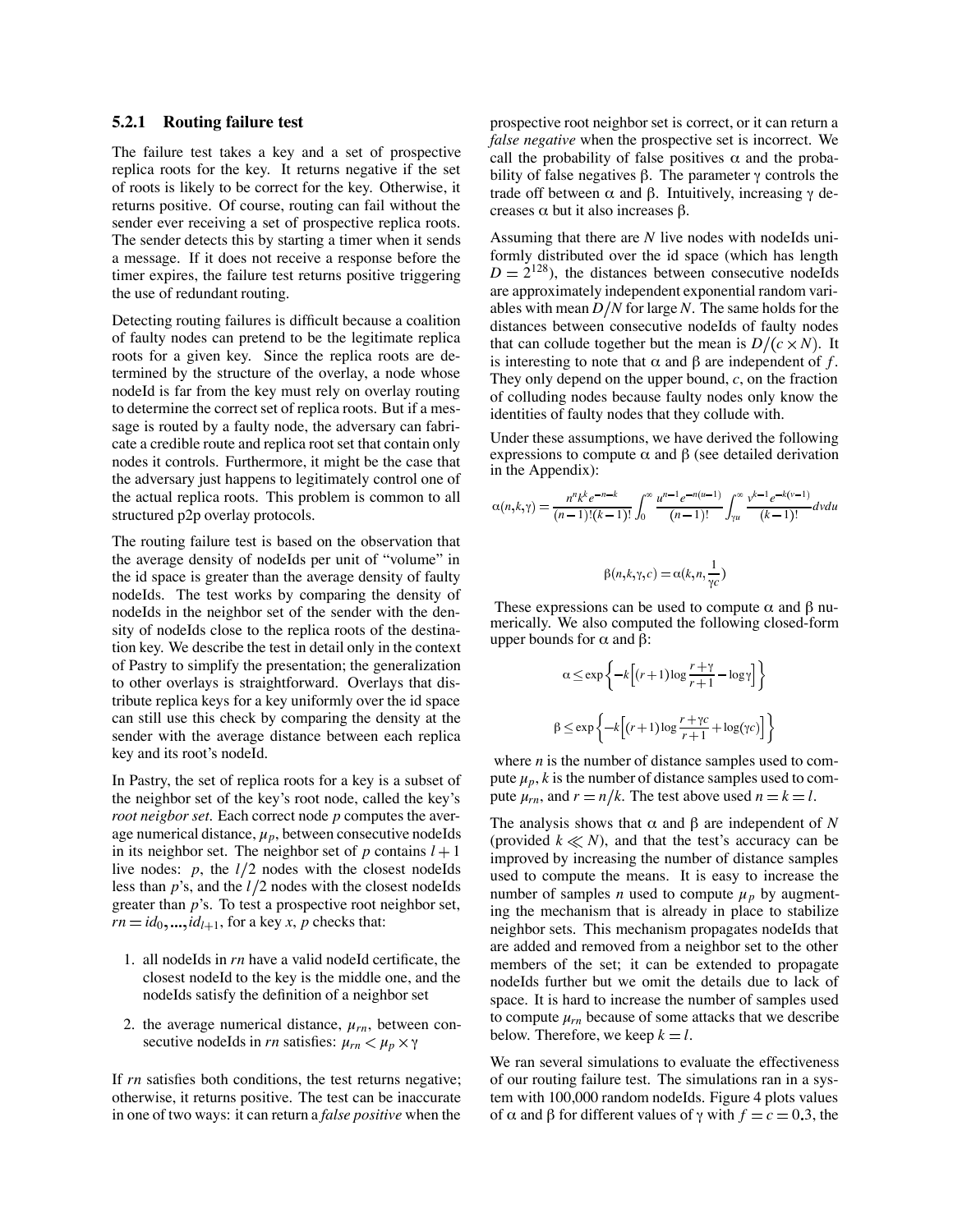

Figure 4: Routing failure test: probability <u>ຊ</u> false positives  $(\alpha)$  and negatives (\$). The predicted curves are almost indistinguishable from the simulation measurements but the upper bounds are not tight.

number ofsamples  $\overline{a}$ the sender is *n* 256, and the number q root neighborsis *k l* 32. The figure shows predicted values computed numerically, the upper bounds, and values measured in the simulations. The predicted curves match the<br>S measured curves almost exactly but the upper bounds are not very tight. The minimum error is obtained when  $\boldsymbol{\mathsf{\Omega}}$ \$, which is equal to 0 0008 with -2 1 72 in this case.

**Attacks:** There are several attacks that could invalidate the analysis and weaken our routing failure test. First, the attacker can collect nodeId certificates <u>ຊ</u> nodesthat have left the<br>S overlay, and use them to increase the density <u>ຊ</u> a prospective root neighbor set. Second, the attacker can include both nodeIds <u>ຊ</u> nodes it controls and nodeIds q correct nodes in a prospective root neighbor set. Both attacks can reduce the<br>S probability that messages reach  $\stackrel{\scriptscriptstyle \omega}{=}$ correct replica roots. The second attack is harder to counter in overlaysthat distribute replica keys over the id space because replica roots have no detailed knowledge about the nodeIds close to other replica keys.

confirmation. confirmation. tive prospective that used nodeIds(not  $\widetilde{\mathbf{d}}$ a list the implement was they tact These each sender a message root the omitted  $\stackrel{\scriptscriptstyle{\mathsf{E}}}{=}$ to are with attacks compute hashes q the neigbor live the<br>S the this root prospective in from secure and can prospective the efficiently, are the<br>S neighbors. the  $\Xi$ the<br>S  $\Delta$ prospective consistent hashesin corresponding hashes they with avoided prospective root have the root the<br>S Then, <u>ຊ</u> thislist. neighbors prospective  $\mathbf{\hat{z}}$ with the<br>S root list neighbors, a having nodeId it neighborsets <u>ຊ</u> root neighborset neighborset) the sends nodeId The neighbor identifiers to the certificate root each sender and determine sender certificates, the returns prospecreported hash that set. checks q set conthat To for the are <u>ຊ</u> to  $\Xi_i$ 

 $\Xi$ the absence q faults, the root neighbors will confirm the hashes and the sender can perform the density com-



Figure بي Routing failure test: minimum error probability without nodeId suppression attacks and varying number ቧ<br>ት samples.

parison immediately. immediately. For a sufficiently large timeout, this happens with probability & *binom* 0;*k f*), where *binom* is the binomial distribution [6] and *k* is the number <u>ຊ</u> root neighbors. With faulty nodes in the prospective root neighbor set, the routing failure test may require more communication before the density check can  $\rm s$ run. ≸ are still studying the best strategy to deal with this case. Currently, we consider the<br>S test failed when the<br>S prospective root neighbors don't agree and use redundant routing. But, it may e. worthwhile investing some additional communication before reverting to redundant routing.

 $\Xi$ addition to these attacks, there is a *nodeId suppression attack* that seems to e. unavoidable and significantly decreases the<br>S accuracy q this test. The attacker can suppress nodeIds close to the sender  $\widetilde{\mathbf{d}}$ leaving the overlay, which increases ., Similarly, the attacker can suppress nodeIds in the root neighbor set, which increases #. Furthermore, the<br>S attacker can alternate between the two modes and honest nodes have no way q detecting in. which mode they are operating.

We ran simulations to compute the minimum error probability ( $\alpha$ \$) with and without nodeId suppression attacks for different values of *c f* . The probability q error increases fast with *c* and it is higher than 0 001 for *c* 0 99 even with 256 samples  $\overline{\mathbf{a}}$ the<br>S sender. The nodeId suppression attack increases the<br>S minimum probability <u>ຊ</u> error for large percentages q compromised nodes, e.g., the probability <u>ຊ</u> error is higher than 0.001 for *c* 0<br>२ even with 256 samples  $\Xi$ the<br>S sender. Figures Un and σ١ show the results without and with nodeId suppression م<br>7 tacks, respectively. respectively.

These results indicate that our routing failure test is not very accurate. But, fortunately we can trade off an increase in.  $\mathbf \Omega$ to achieve a target  $\beta$ and use redundant routing to disambiguate false positives. ≶ ran simulations to determine the<br>S minimum  $\mathbf{\Omega}$ that can ଟ<br> achieved for a target  $\beta$ 001<br>1<br>001 with different values of *c f* , and different numbers <u>ር</u> samples  $\frac{2}{3}$ the sender. Figure 7 shows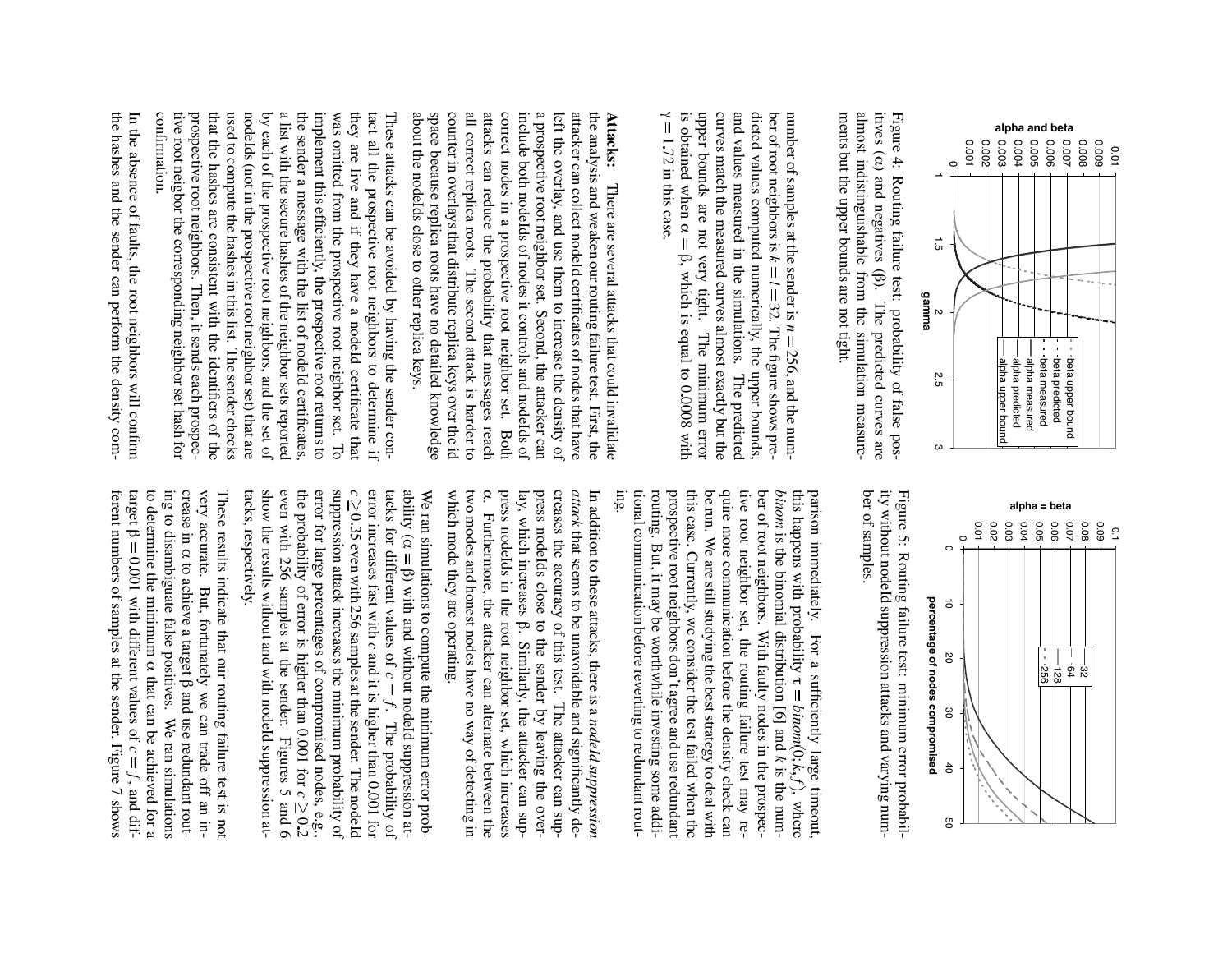

Figure ية Routing failure test: minimum error probability with nodeId suppression attacks and varying number q samples.



Figure بر: Routing failure test: probability q false positives for a false negative rate <u>ር</u> 0.001 with nodeId suppression attacks and varying number <u>ຊ</u> samples.

### the results with nodeId suppression attacks.

The results show that the<br>S test is not meaningful for this target ರಾ and *c* ن<br>س with nodeId suppression attacks. However, setting ~  $\overline{\phantom{0}}$ 23 with 256 samples  $\overline{\vphantom{a}}^2$ the<br>S sender enables the routing failure test to achieve the<br>S target  $\beta$ for *c*  $\circ$ ب For this value of " and with *c*  $\circ$ ب. nodeId suppression attacks can increase  $^{\circ}$ to 0.77. But without nodeId suppression attacks the value <u>ຊ</u>  $\approx$ is only 0.12, i.e., redundant routing is required 12% q the time.

# **5.2.2 Redundant Redundant routing**

The redundant routing technique is invoked when the routing failure test is positive. The idea is simply to route copies <u>ຊ</u> the message over multiple routes toward each q the destination key's replica roots.  $\Xi$ enough copies q the message are sent along diverse routes to each replica key,  $\stackrel{\scriptscriptstyle \omega}{=}$ correct replica roots will receive  $\Xi$ least one copy q the message with high probability.

The issue is how to ensure that routes are diverse. One approach is to ask the members <u>ር</u> the sender's neighbor set  $\Xi$ forward the copies q the<br>S message to the replica keys. This technique is sufficient in. overlays  $\thinspace \tan$ distribute the replica keys uniformly over the id space (e.g.,

> CAN and Tapestry). But it is not sufficient in. overlays that choose replica roots in the neighbor set q the key's root (e.g., Chord and Pastry) because the routes  $\stackrel{\scriptscriptstyle \omega}{=}$ converge on the key's root, which might  $^{\circ}$ faulty. For these overlays, we developed a technique called *neighbor set anycast*  $\thinspace \text{d}$ sends copies q the message toward the<br>S destination key until they reach a node with the key's root in its neighborset. Then it uses the detailed knowledge that such a node has about the portion q the id space around the destination key to ensure that  $\stackrel{\scriptscriptstyle \omega}{=}$ correct replica roots receive a copy <u>ຊ</u> the<br>S message.

To simplify the presentation, we only describe in. detail how redundant routing works in Pastry. If a correct node *p* sends a message to a destination key *x* and the routing failure test is positive, it does the following:

<u>ප</u> *p* sends *r* messages to the destination key *x*. Each message is forwarded via a different member <u>ຊ</u> *p*'s neighbor set; this causes the<br>S messages to use diverse routes.  $\Xi$ messages a<br>G forwarded using the<br>S constrained routing table and they include a nonce.

 $\odot$ Any correct node that receives one <u>ຊ</u> the messages and has *x*'s root in its neighbor set returns its nodeId certificate and the nonce, signed with its private key, to *p*.

 $\odot$ *p* collects in a set N the *l*  $\mathcal Q$  $\overline{\phantom{0}}$ nodeId certificates numerically closest to *x* on the left, and the *l*  $\mathcal Q$ 1 closest to *x* on the<br>S right. Only certificates with valid signed nonces are added to N and they are first marked *pending*.

(4) After a timeout or after all *r* replies are received, *p* sends a list with the<br>S nodeIds in N to each node marked *pending* in. N and marks the nodes *done*.

(5) Any correct node that receives this list forwards *p*'s original message to the nodes in its neighbor set that are not in. the list, or it sends a confirmation to *p*  $\Xi$ : there are no such nodes. This may cause steps  $\mathcal Q$ to 4 to ଟ<br>ଜ repeated.

(6) Once *p* has received a confirmation from each <u>ຊ</u> the nodes in  $N$  , or step 4 was executed three times, it computes the<br>S set q replica roots for *x* from  $\gtrsim$ 

 $\Xi$ the timeout is sufficiently large and correct nodes have another correct node in each half <u>ຊ</u> their neighbor  $\operatorname{set}^1,$ the probability <u>ຊ</u> reaching  $\stackrel{\scriptscriptstyle \omega}{=}$ correct replica roots of *x* is approximately equal to the probability that  $\overline{\mathbf{a}}$ least one q the anycast messages is forwarded over a route with no faults to a correct node with the key's root in. its neighbor set. Assuming independent routes, this probability is:

$$
1 - binom(0; r, (1 - f)^{1 + log_2 b^N})
$$

where *binom* is the binomial distribution [6] with  $0$ successful routes, *r* trials, and the probability <u>ຊ</u> routing successfully in each trial is  $\overline{\phantom{0}}$ *f* 1  $\log_{2^b} N$  . The  $\overline{\phantom{0}}$ . The  $+1$  counts

<sup>1</sup>The neighbor set size *l* should be chosen  $\Xi$ ensure this with high probability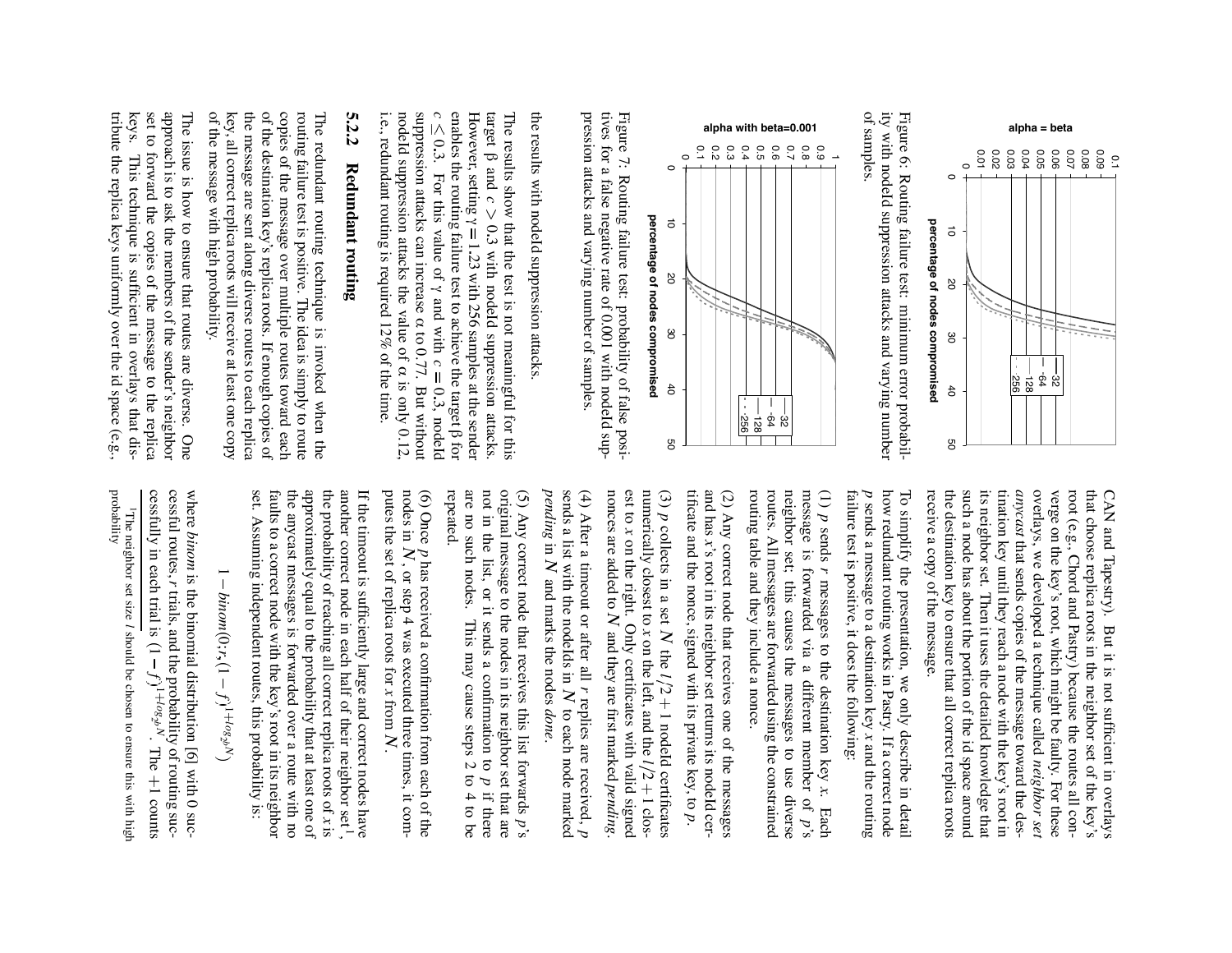the extra hop for messages routed through a neighbor set member. The probability of success for this technique depends on *f* and is independent of *c*.

We also ran simulations to determine the probability of reaching all correct replica roots with our redundant routing technique. Figure 8 plots the predicted probability and the probability measured in the simulator for 100,000 nodes,  $b = 4$ , and  $l = r = 32$ . The analytic model matches the results well for high success probabilities. The results show that the probability of success is greater than 0.999 for  $f < 0.3$ . Therefore, this technique combined with our routing failure test can achieve a reliability of approximately 0.999 for  $f < 0.3$ .



Figure 8: Model and simulation results for the probability of reaching all correct replica roots using redundant routing with neighbor set anycast.

We studied several versions of redundant routing that achieve the same probability of success but perform differently. For example, the signed nonces are used to ensure that the nodeId certificates in  $N$  belong to live nodes. But nodes can avoid signing nonces by periodically signing their clock reading in a system with loosely synchronized clocks, and no signatures are necessary if the attacker cannot forge IP source addresses. We are still exploring the design space. For example, it should be possible to improve performance significantly by sending the anycast messages one at a time and using a version of the routing failure test after each one. This approach would also work well when reading selfcertifying data.

#### **5.2.3 Putting it all together: performance**

The performance of Pastry's secure routing primitive depends on the cost of the routing failure test, the cost of redundant routing, and on the probability that redundant routing can be avoided. This section presents an analysis of these costs and probability. For simplicity, we assume that all faulty nodes can collude  $(c = f)$ , the number of probes used by redundant routing is equal to the neighbor set size  $(r = l)$ , the number of samples at the source for routing failure tests is  $n = 256$ , and the number of nodes in the overlay is  $N = 100,000$ .

The cost of the routing failure test when it returns negative is an extra round-trip delay and  $2l + 1$  messages. The total number of bytes in all messages is:

 $l \times (IdSize + 2HashSize) + (l + 1) \times IdCertSize + (2l + 1) \times HdrSize$ 

Using PSS-R [1] for signing nodeId certificates with 1024-bit modulus and 512-bit modulus for the node public keys, the nodeId certificate size is 128B. Therefore, the extra bandwidth consumed by the routing failure test is approximately 5.6 KB with  $l = 32$  and 2.9 KB with  $l = 16$  (plus the space used up by message headers). When the test returns positive, it adds the same number of messages and bytes but the extra delay is the timeout period.

The cost of redundant routing depends on the value of *f* . The best case occurs when all of the root's neighbor set is added to  $N$  in the first iteration. In this case, redundant routing adds  $\log_{2^b} N + 3$  extra message delays and  $l \times (log_{2b} N + 3)$  messages. The total number of bytes in these messages is:

$$
l \times (l \times \text{IdSize} + \text{IdCertSize} + \text{SigSize}) + l \times (\log_2 h N + 3) \times \text{HdrSize}
$$

Using PSS-R for signing nonces, the signed nonce size is 64B. Therefore, the extra bandwidth consumed in this case is 22 KB with  $l = 32$  and 7 KB with  $l = 16$  (plus the space used up by message headers).

Under attack redundant routing adds a delay of at most three timeout periods and the expected number of extra messages is less than  $l \times (\log_{2^b} N + 2) + (l - g) \times (3 + g)$ , where  $g = l \times (1 - f)^{\log_2 b^{N+1}}$  is the expected number of correct nodes in the root's neighbor set that is added to  $N$ in the first iteration. The expected number of messages is less than 451 with  $l = 32$  and  $f = 0.25$  and less than 188 with  $l = 16$  and  $f = 0.18$ . The total number of bytes sent under attack is similar to the best case value except that the sender sends an additional  $l(l - g) \times$  IdSize bytes in nodeId lists and the number of messages increases. This is an additional 12 KB with  $l = 32$  and  $f = 0.25$  and 1 KB with  $l = 16$  and  $f = 0.18$  (plus the space used up by message headers).

The probability of avoiding redundant routing is given by  $\sigma \times \tau \times (1 - \alpha)$ , where  $\sigma$  is the probability that the overlay routes the message to the correct replica root,  $\tau$ is the probability that there are no faulty nodes in the neighbor set of the root, and  $\alpha$  is the false positive rate of the routing failure test. We use  $\sigma = (1 - f)^{\log_2 b^N}$ , which assumes that routing tables have an average of *f* random bad entries. This assumption holds for the locality-aware routing table in the absence of the attacks discussed in Section 4 and it holds for the constrained routing table even with these attacks. We do not have a good model of the effect of these attacks on the locality aware routing table but we believe that they are very hard to mount for small values of  $f \leq 0.1$ ).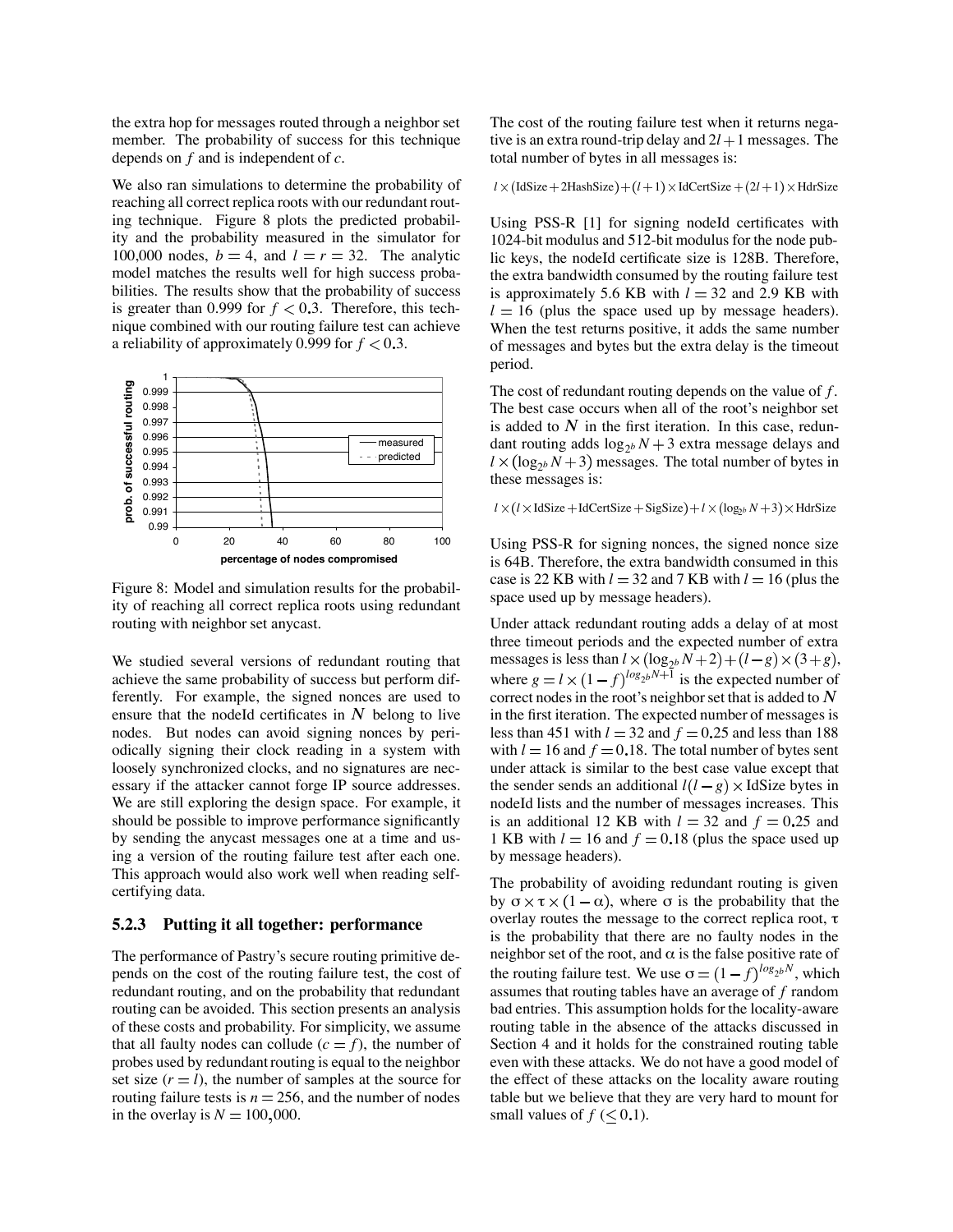

Figure 9: Probability <u>ຊ</u> avoiding redundant routing in. two scenarios: (1) *f* 0  $\approx$ M 0 999 with  $\gamma$  $\frac{1}{8}$ and *l* 16, and (2) *f* 0 25 м 0 999 with  $\gamma$  $\overline{\phantom{0}}$ 58 and *l* 32.

The parameters " and *l*, should ଟ<br>ଜ set based on the desired security level, which can e. expressed as the probability м  $\thinspace \tan$  $\stackrel{\scriptscriptstyle \omega}{=}$ correct replica roots receive a copy <u>ຊ</u> the message. The overlay size and the assignment q values to the parameters implicitly define a bound on *f* . If this bound is exceeded, M will drop. For example, we saw that *f* ن<br>س M 0 999 with  $\gamma$  $\overline{\phantom{0}}$ 23 and *l* 32. But redundant routing is invoked 12% q the time for this value of  $\gamma$  even with no faults.

One can trade off security for improved performance  $\mathbf{\hat{z}}$ increasing  $\gamma$  to reduce  $\alpha$ , and  $\mathbf{\hat{z}}$ decreasing *l* to reduce the cost q the routing failure test and redundant routing and to increase &. For example, consider the<br>S following two scenarios: (1)*f*  $\circ$ 18 M  $\circ$ 999 with  $\gamma$  $\frac{1}{8}$ and *l* 16, and  $\odot$ *f*  $\mathord{\subset}$ 25 M  $\mathord{\subset}$ 999 with  $\gamma$  $\overline{\phantom{0}}$ 58 and *l* 32. Figure 9 plots the probability <u>ຊ</u> avoiding redundant routing in these two scenarios for different values q *f* . Without faults, redundant routing is invoked only 0.5% <u>ር</u> the time in scenario (1) and 0.4% in (2). E the common case when the fraction <u>ຊ</u> faulty nodes is small, the routing failure test improves performance significantly  $\rm \acute{e}$ avoiding the<br>S cost q redundant routing.

## **5.2.4 Rejected: checked iterative routing**

An alternative to redundant routing is iterative routing, as suggested in Sit and Morris [19]: the<br>S sender starts  $\rm \acute{e}$ looking up the next  $\mathop{\mathrm{dop}}$ in its routing table and setting a variable *n* to point to this node; then, the sender asks *n* for the<br>S next  $\mathop{\mathrm{dop}}$ and updates *n* to point to the<br>S returned value. The process is repeated until this value is the root <u>ຊ</u> the destination key.

Iterative routing doubles the<br>S cost relative to the<br>S more traditional recursive solution but it may increase the probability q routing successfully because it allows the sender to pick an alternative next  $\mathop{\mathrm{d}\mathrm{ov}}\nolimits$ when it fails to receive an entry from a node. This is not a strong defense against an attacker who can provide a faulty node as the next hop. However, iterative routing can e. augmented with *hop*

> *tests* to check whether the next  $\mathop{\mathrm{dop}}$ in a route is correct.

Hop tests are effective in. systems like Chord or Pastry with the *constrained* routing table because each routing table entry should contain the nodeId closest to a specific point *p* i. the<br>S  $\bar{\mathsf{p}}$ space. One can use a mechanism identical to the<br>S nodeId density checking  $\thinspace \text{d}$ we used for the<br>S routing failure test. The only difference is that the<br>S average distance between consecutive nodeIds close to the sender is compared to the distance between the nodeId in the<br>S routing table entry and the<br>S desired point *p*. We ran simulations to compute the false positive and false negative rates for this approach with different values of *c* (these rates are<br>Ə independent of *f*). For example, the minimum error for this  $\mathop{\mathrm{d}\mathrm{ov}}\nolimits$ test  $(\alpha$ \$) is equal to approximately 0.35 with *c* ن<br>س and 256 samples to compute the mean  $\overline{\mathbf{a}}$ the sender.

The error is high because there is a single sample  $\frac{2}{3}$ the destination hop. However, our simulations indicate that iterative lookups using Pastry's constrained routing table with this  $\operatorname*{g}\nolimits$ check improve the<br>S probability q routing successfully. For example, the probability <u>ຊ</u> routing successfully with *c*  $\circ$ ب. *N* 100 000, *b* 4, *l* 32, and 256 samplesto compute the mean  $\Xi$ the sender, improves from below ن<br>س to 0.4. But  $\Xi$ adds an extra ب<br>2.7 hops to each route on average because <u>ຊ</u> false positives.

≶ tried to increase the number q samples  $\mathbf{\hat{z}}$ having the sender fetch an entire routing table row during each iterative routing step without revealing the index <u>ຊ</u> the required slot. Unfortunately, this performs worse than obtaining a single sample because the attacker can combine good and bad routing table entries to obtain a high average density.

We also tried to combine checked iterative routing with the redundant routing technique that we described before. ≶ used checked iterative routing for the neighbor set anycast messages in the<br>S hope that the improved success probability for the<br>S iterative routes would result in an improvement over redundant routing with recursive routes. But there was no visible improvement, most likely because the<br>S iterative routes are less independent than the recursive routes. ≸ conclude that the routing failure test combined with redundant routing is the most effective solution for implementing secure routing.

### **6 Self-certifying** Self-certifying data

The secure routing primitive adds significant overhead over conventional routing. E this section, we describe how the use q secure routing can ଟ<br>ଜ minimized  $\mathbf{\hat{z}}$ using *self-certifying data*.

The reliance on secure routing can be reduced by storing self-certifying data in. the<br>S overlay, i.e., data whose integrity can ଟ<br> verified  $\mathbf{\hat{z}}$ the client. This allows clients to use efficient routing to request a copy <u>ር</u> an object.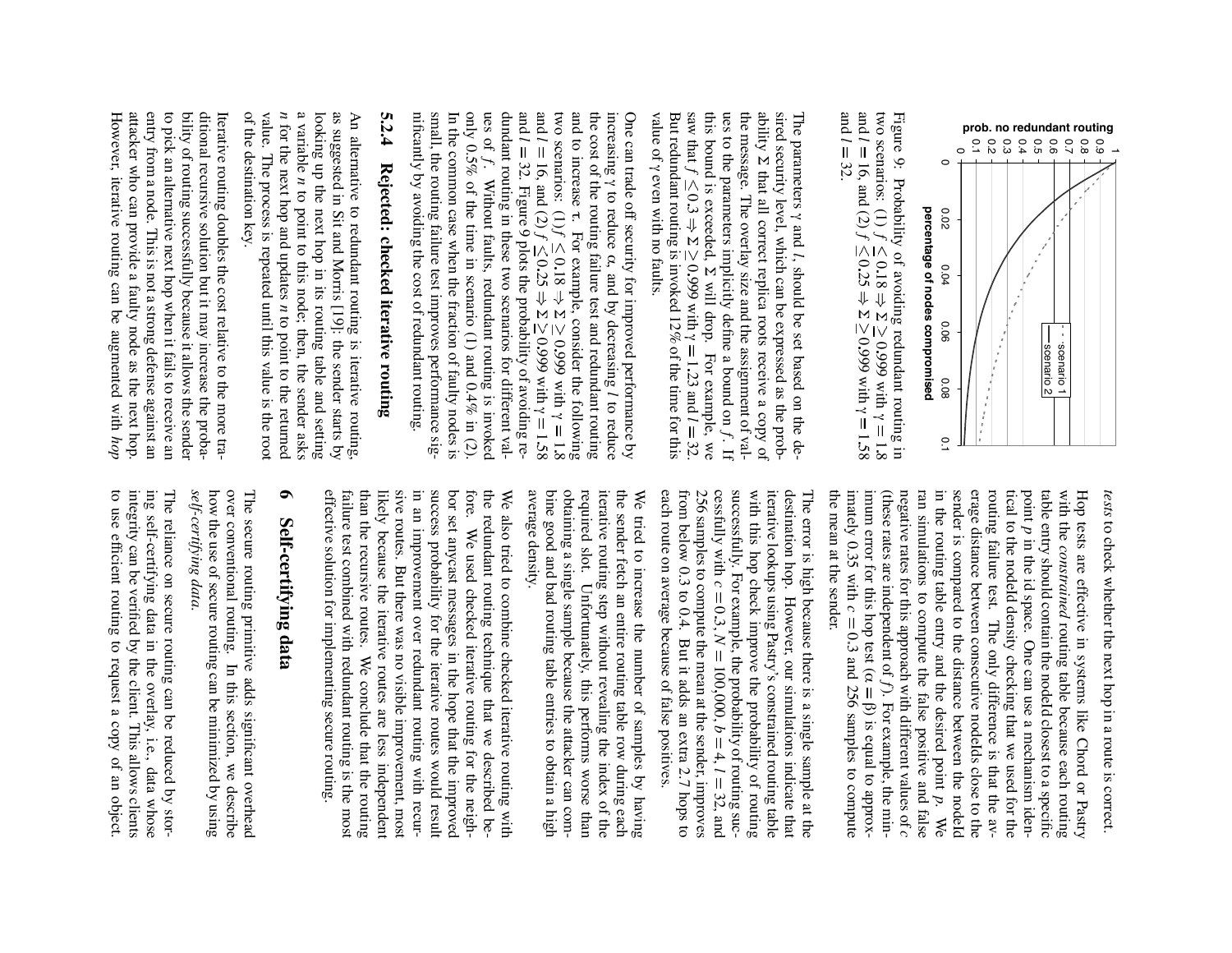If a client receives a copy of the object, it can check its integrity and resort to secure routing only when the integrity check fails or there was no response within a timeout period.

Self-certifying data does not help when inserting new objects in the overlay or when verifying that an object is not stored in the overlay. In these cases, we use the secure routing primitive to ensure that all correct replica roots are reached. Similarly, node joining requires secure routing. Nevertheless, self-certifying data can eliminate the overhead of secure routing in common cases.

Self-certifying data has been used in several systems. For example, CFS [7] uses a cryptographic hash of a file's contents as the key during insertion and lookup of the file, and PAST [18] inserts signed files into the overlay.

The technique can be extended to support mutable objects with strong consistency guarantees. One can use a system like PAST to store self-certifying *group descriptors* that identify the set of hosts responsible for replicating the object. Group descriptors can be used as follows. At object creation time, the owner of the object uses secure routing to insert a group descriptor into the overlay under a key that identifies the object. The descriptor contains the public keys and IP addresses of the object's replica holders and it is signed by the owner.

The replica group can run a Byzantine-fault-tolerant replication algorithm like BFT [4] and the initial group membership is the set of replica roots associated with the key. In this setting, read and write operations can be performed as follows: the client uses efficient routing to retrieve a group descriptor from the overlay and checks the descriptor's signature; if correct, it uses the information in the descriptor to authenticate the replica holders and to invoke a replicated operation. If the client fails to retrieve a valid descriptor or if it fails to authenticate the replica holders, it uses the secure routing primitive to obtain a correct group descriptor or to assert that the object does not exist. This procedure provides strong consistency guarantees (linearizability [11]) for reads and writes while avoiding the routing failure test in the common case.

Changing the membership of the group that is responsible for replicating an object is not trivial; it requires securely inserting a new group descriptor in the overlay and ensuring that clients can reliably detect stale group descriptors. The following technique allows groups to change membership while retaining strong consistency guarantees. Each group of hosts that stores replicas of a given object maintains a private/public key pair associated with the group. When the group membership changes, each host in the new membership generates a new key pair for the group, the hosts in the old membership use their old keys to sign a new group descriptor containing the new keys, and then delete the old keys.

If this operation is performed by a quorum of replica holders before the bound on the number of faulty group members is exceeded [4], old replica holders that fail will not be able to collude to pretend they are the current group because they cannot form the quorum necessary to authenticate themselves to a client.

Group descriptors can be authenticated by following a signature chain that starts with an owner signature and has signatures of a quorum of replicas for each subsequent membership change. The chain can be shortened by a new signature from the owner or, alternatively, replicas can use proactive signature sharing [12] to avoid the need for chaining signatures.

#### **7 Related work**

Sit and Morris [19] present a framework for performing security analyses of p2p networks. Their adversarial model allows for nodes to generate packets with arbitrary contents, but assumes that nodes cannot intercept arbitrary traffic. They then present a taxonomy of possible attacks. At the routing layer, they identify node lookup, routing table maintenance, and network partitioning / virtualization as security risks. They also discuss issues in higher-level protocols, such as file storage, where nodes may not necessarily maintain the necessary invariants, such as storage replication. Finally, they discuss various classes of denial-of-service attacks, including rapidly joining and leaving the network, or arranging for other nodes to send bulk volumes of data to overload a victim's network connection (i.e., distributed denial of service attacks).

Dingledine *et al.* [9] and Douceur [10] discuss address spoofing attacks. With a large number of potentially malicious nodes in the system and without a trusted central authority to certify node identities, it becomes very difficult to know whether you can trust the claimed identity of somebody to whom you have never before communicated. Dingledine proposes to address this with various schemes, including the use of micro-cash, that allow nodes to build up *reputations*.

Bellovin [2] identifies a number of issues with Napster and Gnutella. He discusses how difficult it might be to limit Napster and Gnutella use via firewalls, and how they can leak information that users might consider private, such as the search queries they issue to the network. Bellovin also expresses concern over Gnutella's "push" feature, intended to work around firewalls, which might be useful for distributed denial of service attacks. He considers Napster's centralized architecture to be more secure against such attacks, although it requires all users to trust the central server.

It is worthwhile mentioning a very elegant alternative solution for secure routing table maintenance and forwarding that we rejected. This solution replaces each node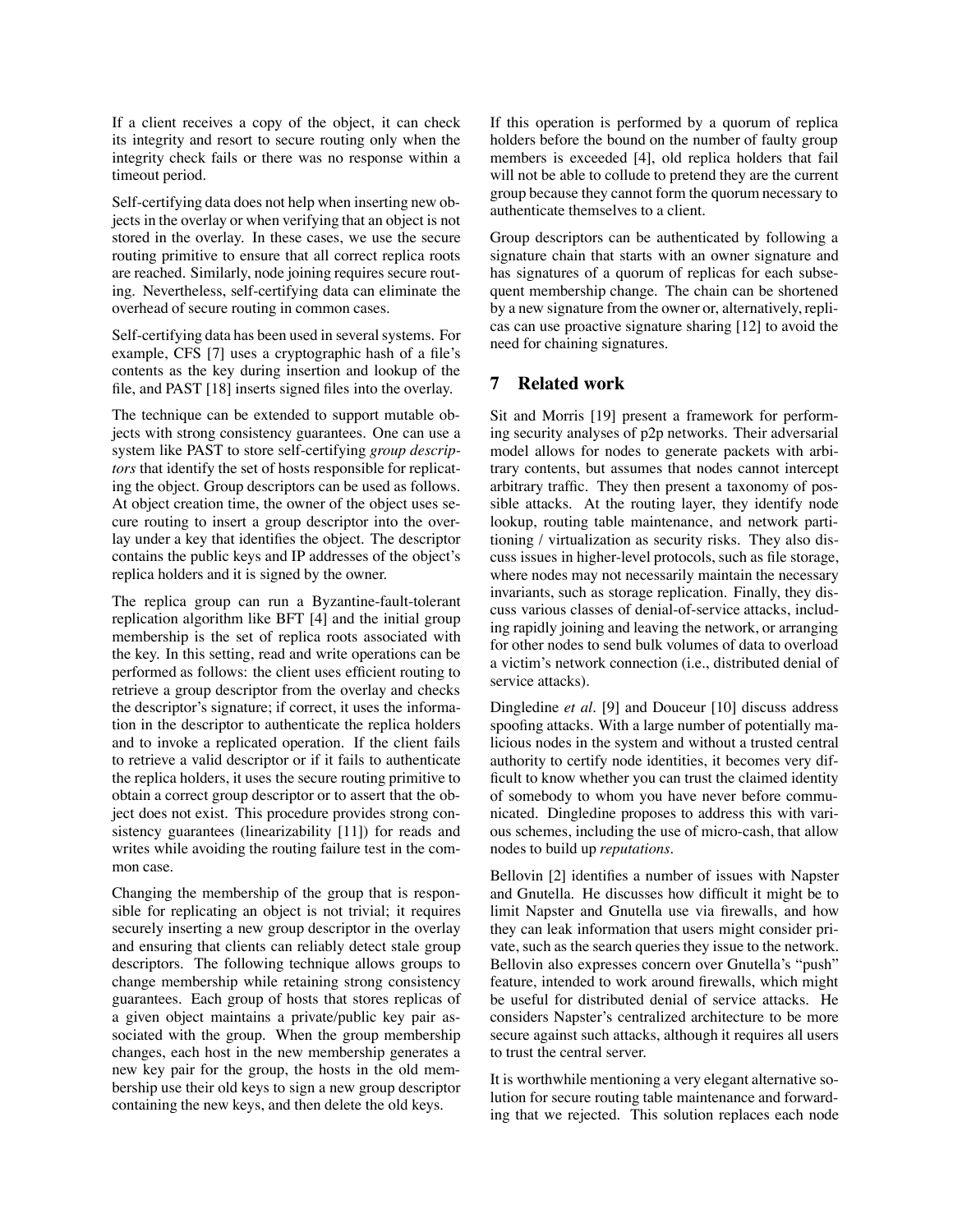by a group of diverse replicas as suggested by Lynch *et al.* [14]. The replicas are coordinated using a state machine replication algorithm like BFT [4] that can tolerate Byzantine faults. BFT can replicate arbitrary state machines and, therefore, it can replicate Pastry's routing table maintenance and forwarding protocols. Additionally, the algorithm in [14] provides strong consistency guarantees for overlay routing and maintenance.

However, there are two disadvantages: the solution is expensive even without faults, and it is less resilient than the solution that we propose. Each routing step is expensive because it requires an agreement protocol between the replicas. Since the replicas should be geographically dispersed to reduce the probability of correlated faults, agreement latency will be high. Additionally, each group of replicas must have less than  $1/3$  of its nodes faulty. This bound on the number of faulty replicas per group results in a relatively low probability of successful routing. The probability that a replica group with *r* replicas is correct when a fraction *f* of the nodes in the Pastry overlay is compromised is  $\sum_{i=0}^{\lfloor r/3 \rfloor} binom(i;r,f)$ , where *binom* denotes the binomial distribution with *i* successes, *r* trials, and probability of success *f* . For example, the probability that a replica group is correct with 20% of the nodes compromised and 32 replicas is less than 93%. In this example, the probability of routing correctly with 100,000 nodes in the overlay is only 72%.

#### **8 Conclusions**

Structured peer-to-peer overlay networks have previously assumed a fail-stop model for nodes; any node accessible in the network was assumed to correctly follow the protocol. However, if nodes are malicious and conspire with each other, it is possible for a small number of nodes to compromise the overlay and the applications built upon it. This paper has presented the design and analysis of techniques for secure node joining, routing table maintenance, and message forwarding in structured p2p overlays. These techniques provide secure routing, which can be combined with existing techniques to construct applications that are robust in the presence of malicious participants. A routing failure test allows the use of efficient proximity-aware routing in the common case, resorting to the more costly redundant routing technique only when the test indicates possible interference by an attacker. Moreover, we show how the use of secure routing can be reduced by using self-certifying application data. These techniques allow us to tolerate up to 25% malicious nodes while providing good performance when the fraction of compromised nodes is small.

#### **Acknowledgments**

We wish to thank Robert Morris, Rodrigo Rodrigues, Fabien Petitcolas, our shepherd David Wetherall and the anonymous referees for their helpful comments. We also wish to thank Adam Stubblefield for many discussions on the nodeId assignment problem. This work was supported in part by grants from Texas ATP (003604-0079- 2001) and NSF (CCR-9985332).

#### **References**

- [1] M. Bellare and P. Rogaway. The exact security of digital signatures- How to sign with RSA and Rabin. In *Advances in Cryptology - EUROCRYPT 96, Lecture Notes in Computer Science, Vol. 1070*. Springer-Verlag, 1996.
- [2] Steve Bellovin. Security aspects of Napster and Gnutella. In *2001 Usenix Annual Technical Conference*, Boston, Massachusetts, June 2001. Invited talk.
- [3] Miguel Castro, Peter Druschel, Y. Charlie Hu, and Antony Rowstron. Exploiting network proximity in peer-to-peer overlay networks. Technical Report MSR-TR-2002-82, Microsoft Research, May 2002.
- [4] Miguel Castro and Barbara Liskov. Practical byzantine fault tolerance. In *Proceedings of the Third Symposium on Operating Systems Design and Implementation (OSDI'99)*, New Orleans, Louisiana, February 1999.
- [5] Ian Clarke, Oskar Sandberg, Brandon Wiley, and Theodore W. Hong. Freenet: A distributed anonymous information storage and retrieval system. In *Workshop on Design Issues in Anonymity and Unobservability*, pages 311–320, July 2000. ICSI, Berkeley, California.
- [6] Thomas H. Cormen, Charles E. Leiserson, and Ronald L. Rivest. *Introduction to Algorithms*. MIT Electrical Engineering and Computer Science Series. MIT Press, 1990.
- [7] Frank Dabek, M. Frans Kaashoek, David Karger, Robert Morris, and Ion Stoica. Wide-area cooperative storage with CFS. In *Proc. ACM SOSP'01*, Banff, Canada, October 2001.
- [8] Drew Dean and Adam Stubblefield. Using client puzzles to protect TLS. In *10th Usenix Security Symposium*, pages 1–8, Washington, D.C., August 2001.
- [9] Roger Dingledine, Michael J. Freedman, and David Molnar. Accountability measures for peer-to-peer systems. In *Peer-to-Peer: Harnessing the Power of Disruptive Technologies*. O'Reilly and Associates, November 2000.
- [10] John R. Douceur. The Sybil attack. In *Proceedings for the 1st International Workshop on Peer-to-Peer Systems (IPTPS '02)*, Cambridge, Massachusetts, March 2002.
- [11] M. P. Herlihy and J. M. Wing. Axioms for Concurrent Objects. In *Proceedings of 14th ACM Symposium on Principles of Programming Languages*, pages 13–26, January 1987.
- [12] A. Herzberg, M. Jakobsson, S. Jarecki, H. Krawczyk, and M. Yung. Proactive public key and signature systems. In *Proc. of the 1997 ACM Conference on Computers and Communication Security*, 1997.
- [13] Ari Juels and John Brainard. Client puzzles: A cryptographic defense against connection depletion attacks. In *Internet Society Symposium on Network and Distributed System Security (NDSS '99)*, pages 151–165, San Diego, California, February 1999.
- [14] Nancy Lynch, Dahlia Malkhi, and David Ratajczak. Atomic data access in content addressable networks. In *Proceedings for the 1st International Workshop on Peer-to-Peer Systems (IPTPS '02)*, Cambridge, Massachusetts, March 2002.
- [15] Ralph C. Merkle. Secure communications over insecure channels. *Communications of the ACM*, 21(4):294–299, April 1978.
- [16] Sylvia Ratnasamy, Paul Francis, Mark Handley, Richard Karp, and Scott Shenker. A scalable content-addressable network. In *Proc. ACM SIGCOMM'01*, San Diego, California, August 2001.